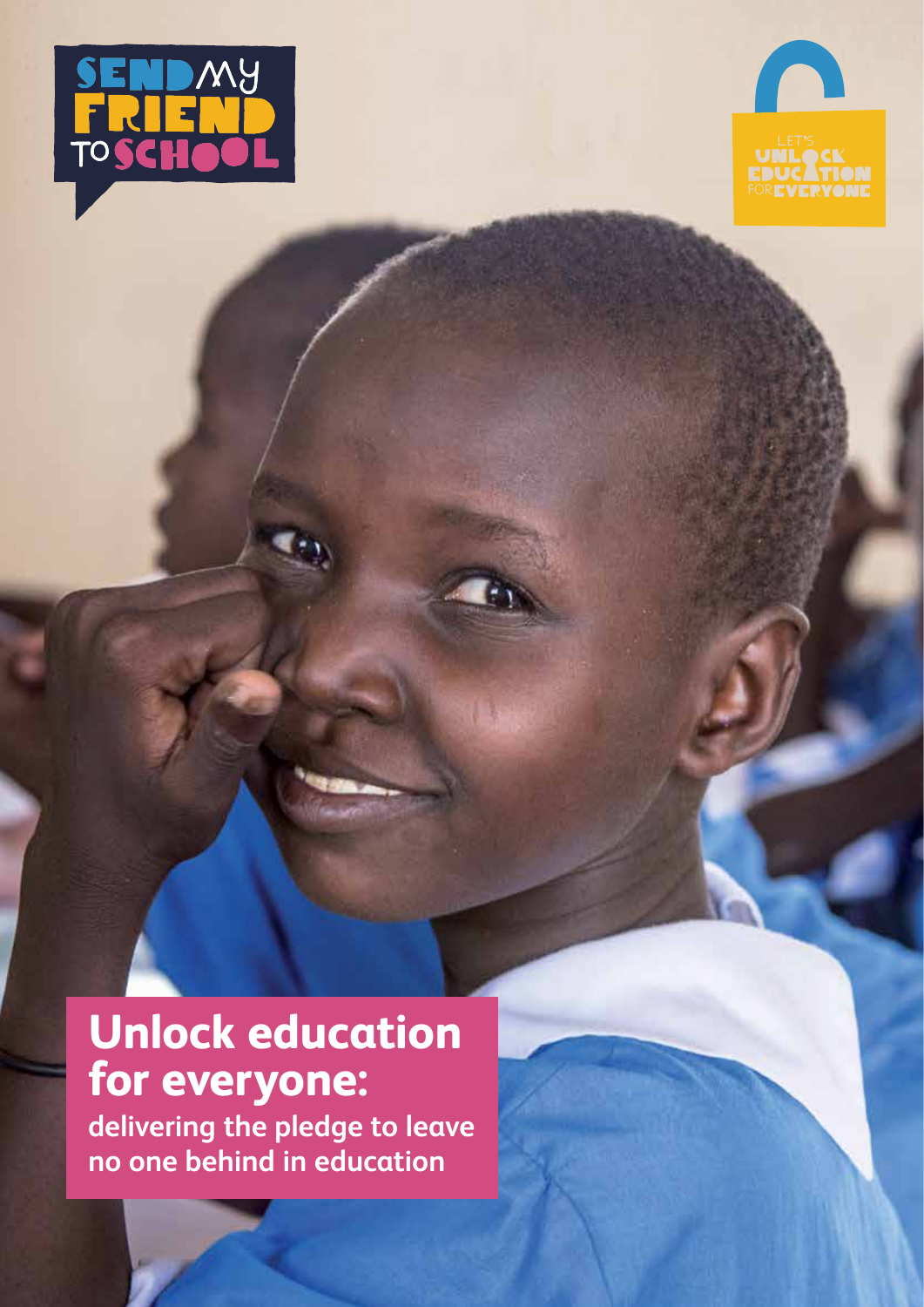**Kia, Indonesia: "I don't know, whether I want go back to school or not. I'm afraid Tsunami might happened when we were in school. I'm still scared." 875 million school children live in high seismic risk zones and hundreds of millions more face regular flood, landslide, extremewind and fire hazards.**

Ryanyi

**Credit: Aisha Emeralda / Save the Children**

di toko bernyar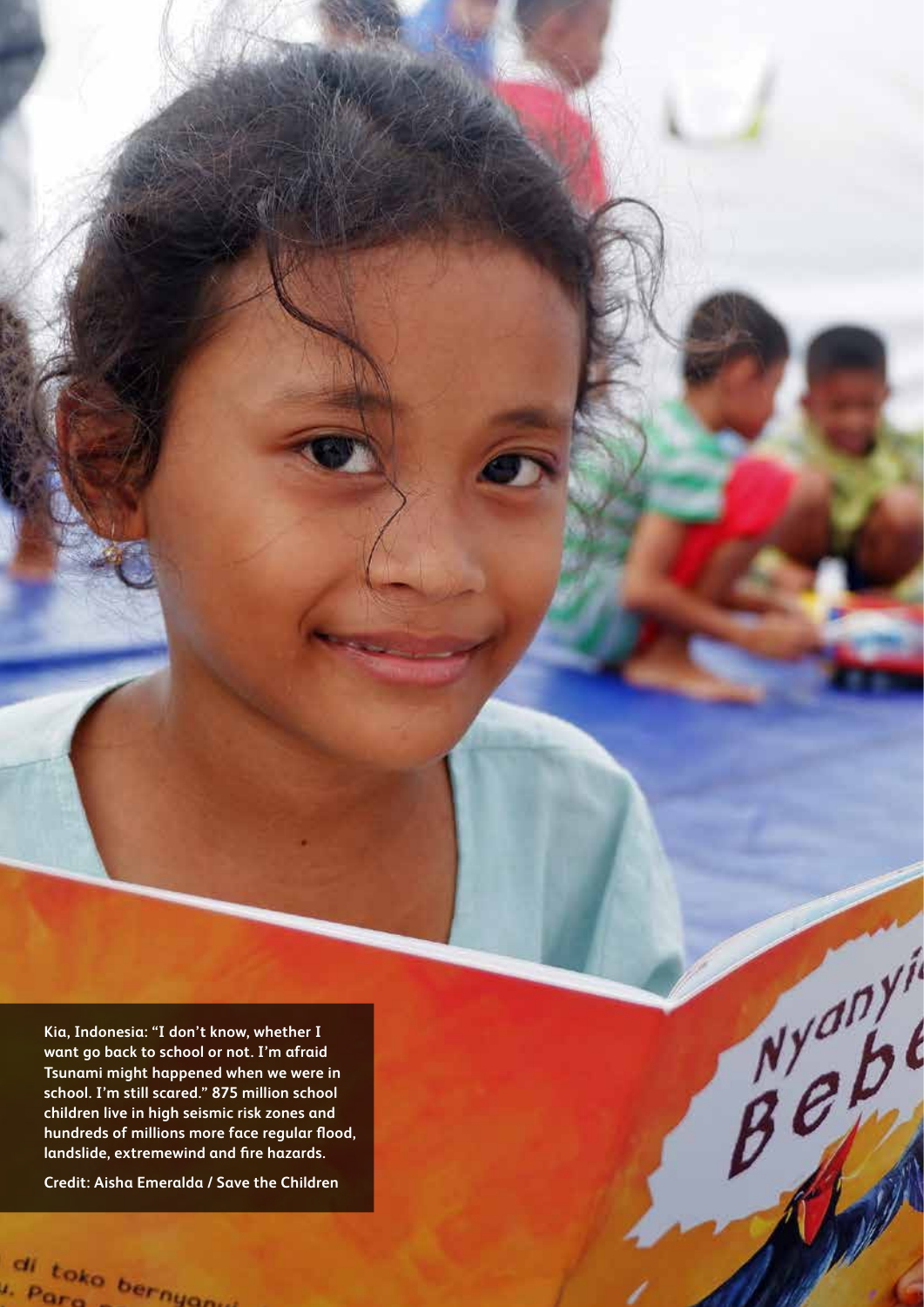### **Foreword**

As Chair of the International Development Committee and the All Party Parliamentary Group on Global Education for All, I spend a lot of my time in Parliament considering the Government's approach to global education.

Thanks to the hard work of the UK Government and others, more children and young people than ever before are receiving a quality education. I have seen what this means first-hand, for example when the Select Committee visited both the Middle East and East Africa as part of our inquiry into DFID's work on education.

But there is a worrying trend whereby, despite progress being made overall, education outcomes among the most marginalised have stalled and in some places are actively decreasing.

I have seen the challenge of reaching marginalised children and young people through visits to refugee camps in Bangladesh and Jordan and when looking at programmes for disabled children and young people in Kenya.

The scale of the challenge cannot be overstated. But it is one we cannot ignore. For that reason I am pleased to see Send my Friend focus their efforts on the most marginalised this year. I believe firmly in the right of every child and young person, no matter who they are or where they live, to receive a quality education. It is not fair that the lottery of birth still dictates a child's opportunity to learn.

The Sustainable Development Goals reflect my beliefs, with leaders agreeing to leave no one behind in Agenda 2030. But I am deeply concerned by current data, which suggests we are not delivering the promise of education for all.

Unlock Education comes at an important time. As the UK engages in its first ever Voluntary National Review, this report calls on the UK to reassess progress on education while innovatively engaging with the cross-cutting factors of marginalisation that prevent many children and young people from learning.

By presenting not just what is locking children and young people out of education, but how we break down these barriers, this report provides a constructive and important contribution to the UK's global education debate.

I welcome this report and the continuing work of the Send My Friend to School coalition, and urge the UK Government to seriously consider this report's recommendations. Only through leading globally, working with countries and investing equitably can we address the intersecting forces of marginalisation and truly unlock education for all.

Jeale Twip

**Stephen Twigg MP** Chair, All Party Parliamentary Group for Global Education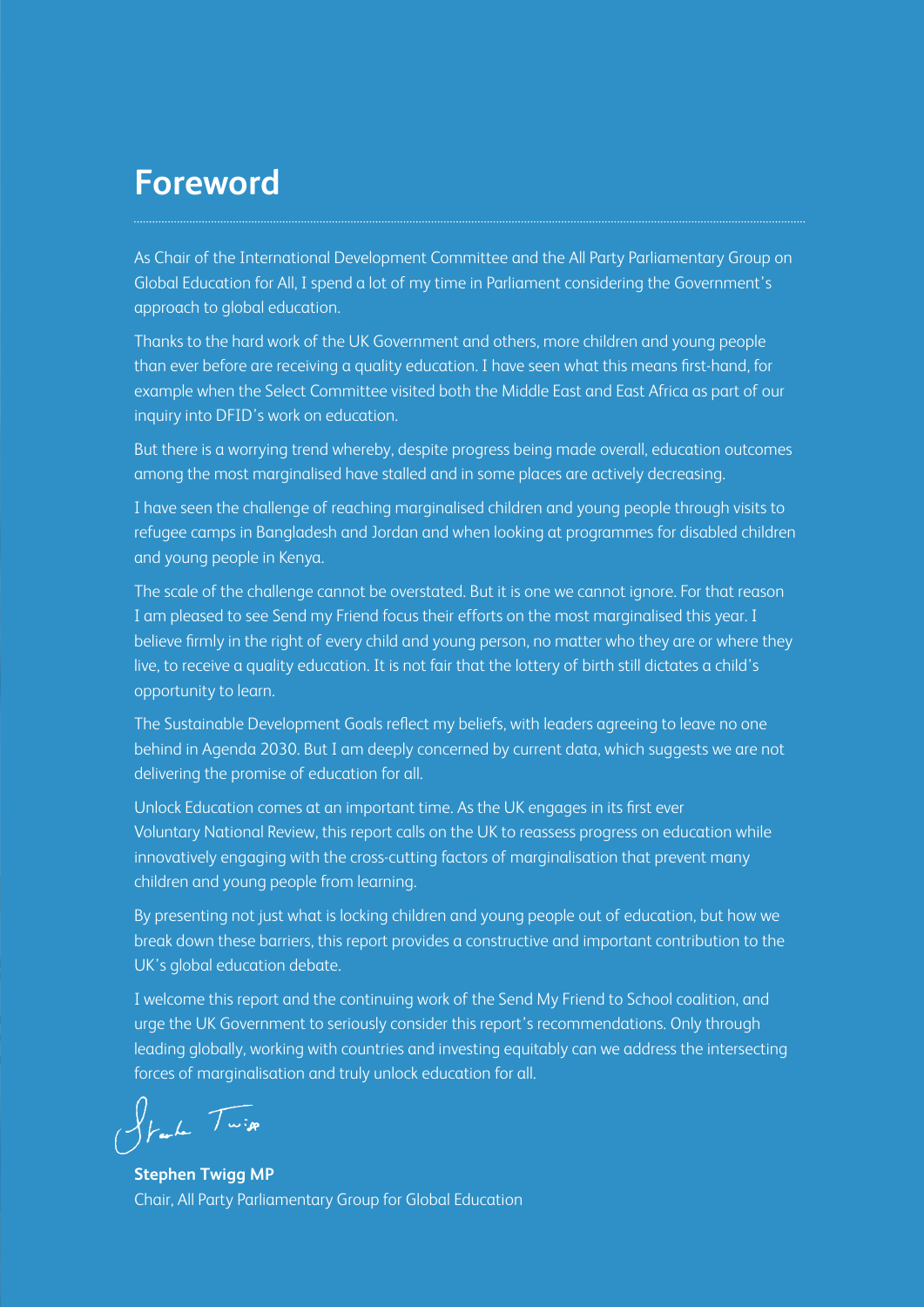**Afsana\*, aged 10, lives in the brothel with her mother Tuli and her five-year-old brother Selim. Afsana loves school and is the second best student in grade three, despite her difficult living conditions. Children growing up in brothels experience intersecting forces of disadvantage in their pursuit of learning, including poverty and discrimination. Afsana dreams of finishing school and finding a job to take her family out of the brothel.**

**Credit: Allison Joyce / Save The Children**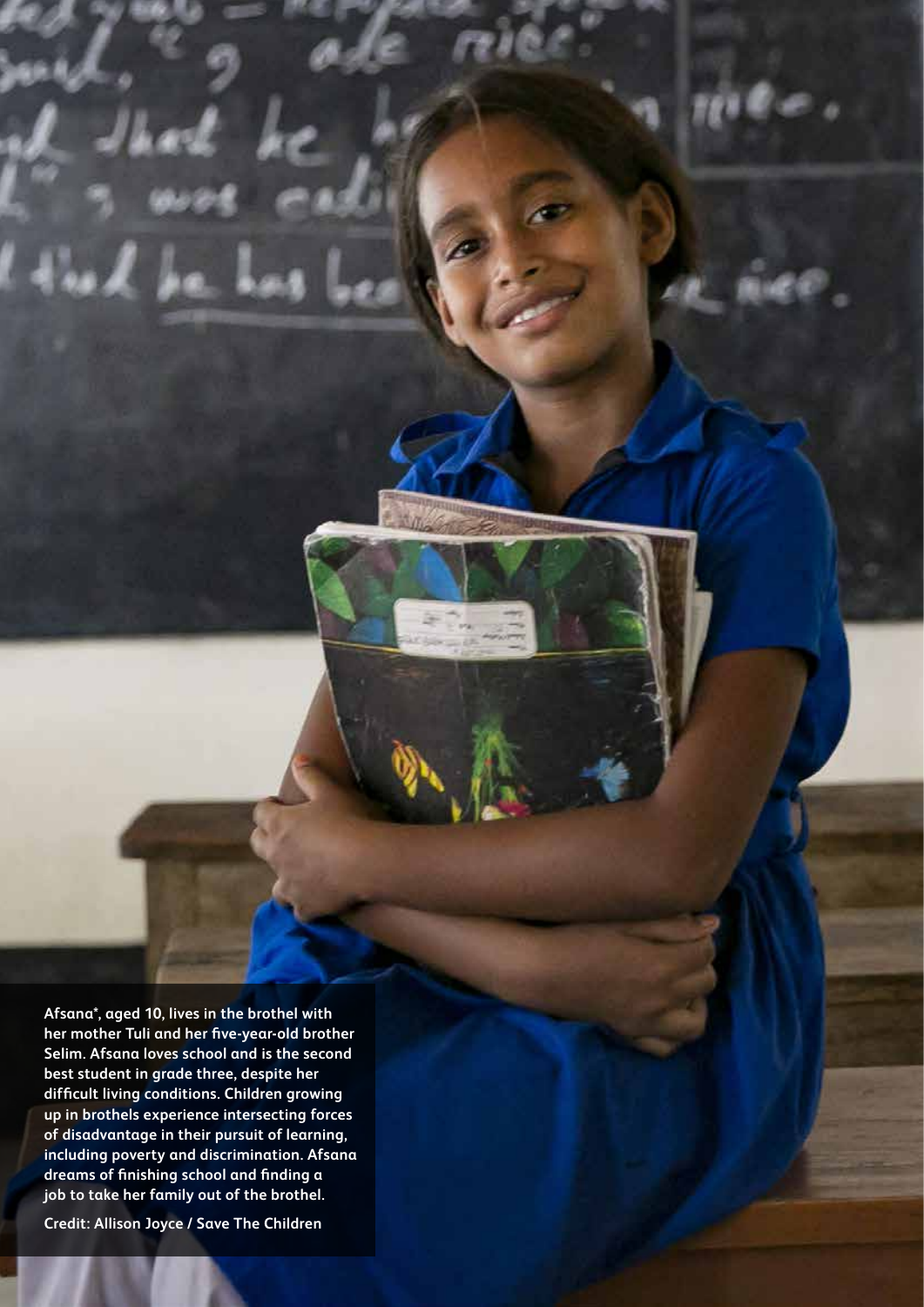## **Executive Summary**

The world is vastly off track in delivering the universal right to education, one that it promised to deliver for all children and young people through the *leave no one behind* pledge in the 2030 Agenda for Sustainable Development. **262 million1 children and young people remain out of school and too many that are in school are not learning2 .**

**We will not achieve Sustainable Development Goal 4 (SDG4) – the goal to provide quality and inclusive education for all by 2030 – unless we urgently accelerate progress for the furthest behind groups.** Across the globe inequitable education systems mean that children and young people are being denied the opportunity to learn simply because of who they are or where they live: poverty, conflict, gender, geography, minority status and disability are all major reasons for exclusion from education.

**While some children and young people face individual barriers to learning, the furthest behind children and young people in education often face multiple,** 

**compounding and intersecting disadvantages.** Education policy and programming, therefore, needs to address these multiple forms of disadvantage simultaneously in order to be effective. Governments also need to identify and account for children and young people who are often invisible in data sets and are therefore locked out of learning because they do not feature in national education planning. This includes, for example, adolescent girls, children displaced due to conflict, children with disabilities, child labourers, nomadic and other migratory populations, ethnic minorities, children living in slums and street children.

Inequality in education persists due to **inequitable and unresponsive education systems that allocate resources uniformly rather than according to need, underinvestment in public education, lack of accountability, gender inequality, discrimination, insecurity and instability caused by conflict and crisis.** While there has been increasing political will to address inequality in education globally, there has been inadequate action

and results delivered for the furthest behind children and young people.

**This report challenges the UK Government to turn policy commitments into action to reach the furthest behind and unlock education for everyone.** 2019 is a critical year for progress on SDG4 as it is one of the focus goals under review at the High-Level Political Forum (HLPF) in July – the body mandated to review and follow up on the progress of the SDGs. The UK is also, for the first time ever, participating in the Voluntary National Review (VNR) of its progress on the SDGs and will report at the HLPF. This is a key platform for the UK to visibly reaffirm and champion the *leave no one behind*  pledge in education, and lead its implementation.

The Send My Friend to School coalition is calling on the UK Government to **lead globally, work with countries, and invest more, and more equitably, in education** to ensure the promise of education for all is achieved by 2030 and that no child or young person is left behind.

<sup>1</sup> UNESCO, 2017. *More than One Half of Children and Adolescents are not Learning Worldwide.* 

Ibid.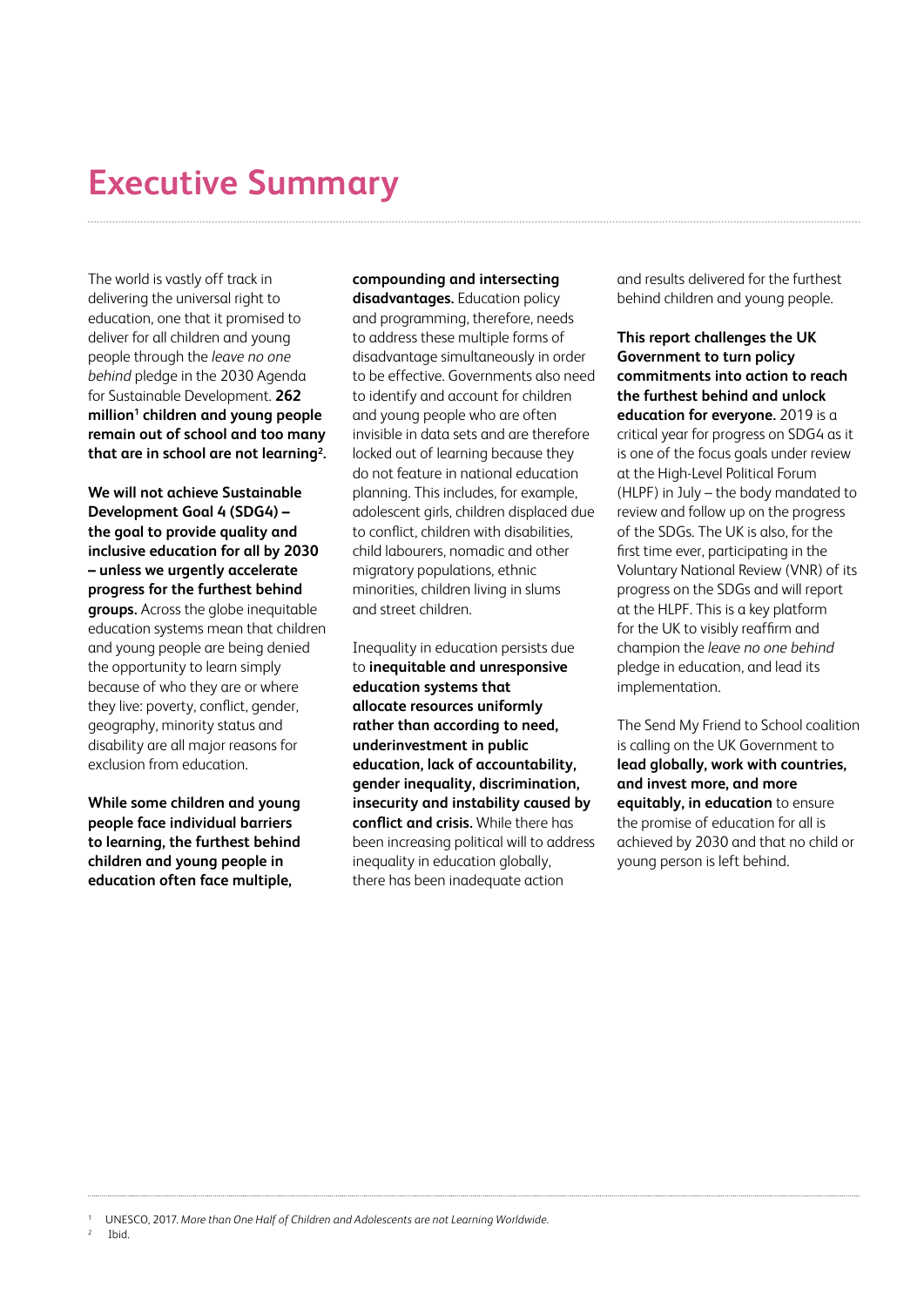## **Recommendations**

The UK Government is seen as a champion of global education on the world stage. At the start of 2019, the decade of delivery for the SDGs and with SDG4 under review at the HLPF, being a leader in global education will be defined by the ability to unlock education for those children and young people who have been left behind by education systems around the world.

This year thousands of schools and young people across the UK will be creating paper keys depicting the inequality in education around the world. They will present these keys to their local MP to call on the UK Government to Unlock Education for Everyone. The Send My Friend to School coalition is calling on the UK Government to take the following measures.

**LEAD GLOBALLY:** The UK Government should reaffirm and champion the *leave no one behind* pledge in education and lead its implementation. The UK should:

- **• Use international meetings and events,** including the G7, G20 and the HLPF, to press other governments and international organisations to take action to address intersecting inequalities in education.
- **• Engage and collaborate with disadvantaged and marginalised children and young people and their families** at grassroots level in determining global policy. This should include engaging with development partners and networks, including organisations that represent disabled people,

and locally-based community groups. It should also include engaging with teacher unions and teacher training organisations.

**• Ensure a strong focus on equity and on mapping intersecting inequalities in the newly launched DFID, Bill and Melinda Gates Foundation and World Bank partnership** that will develop tools governments can use to better monitor the quality of their education systems.

### **WORK WITH COUNTRIES:** The UK

Government should work with developing country partner governments and other key stakeholders **to support inclusive, gender and disability responsive education sector plans and budgets to ensure that no child is left behind.** The UK should:

- **• Promote the use of Equity Based Stepping Stone Targets methodology** to inform equitable education sector plans and the adoption of progressive funding formulae in national education budgets.
- **• Undertake a mapping exercise** assessing the extent to which DFID and FCO country level programmes address intersecting inequalities.
- **• Ensure that all UK-funded education programmes, including development and humanitarian programmes disaggregate data** by age, socioeconomic status, gender, immigration status, and disability. Where possible they should also be disaggregated by ethnicity and locality.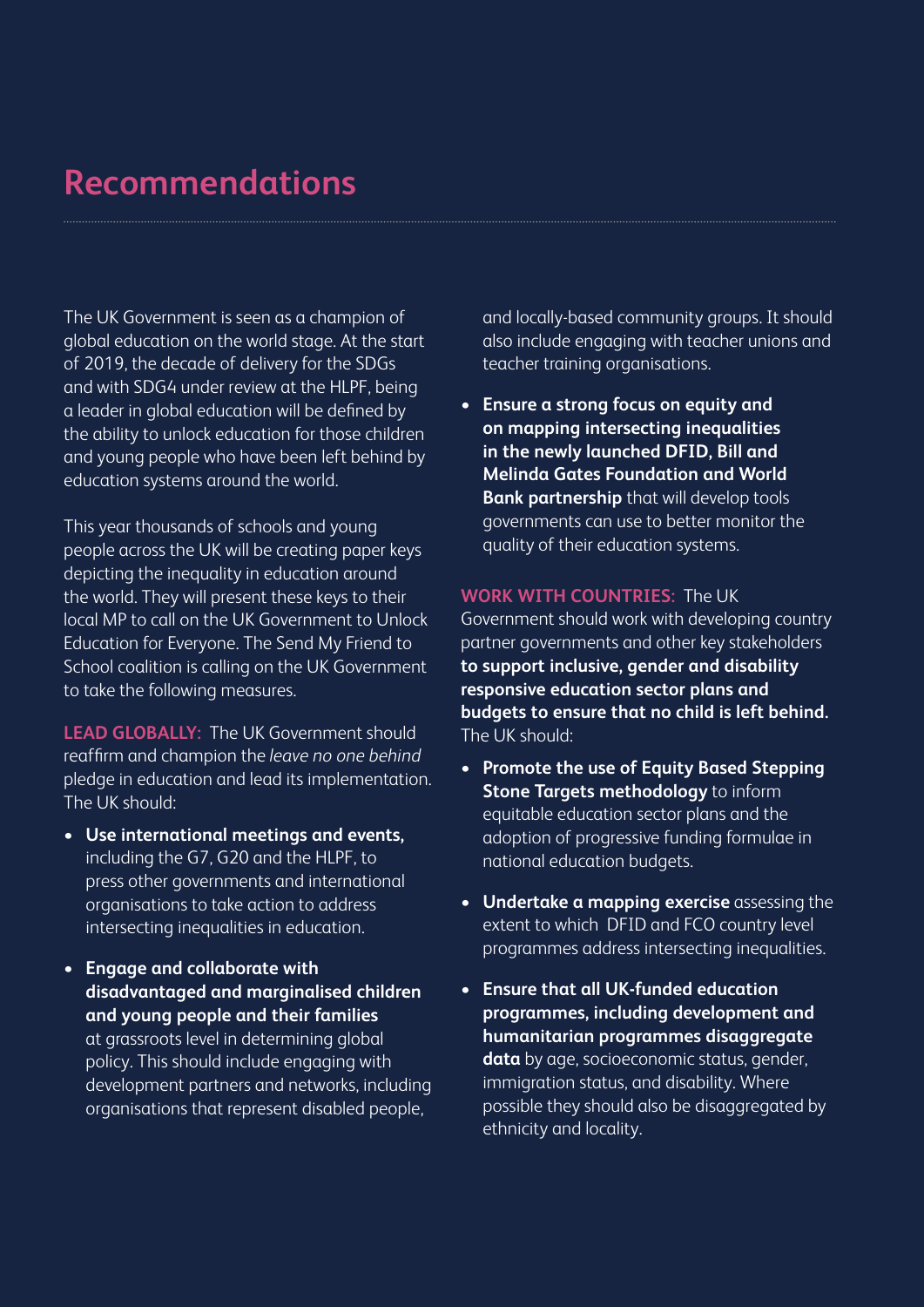- **• Build measures for evaluating the impact and effectiveness of programmes in addressing intersecting inequalities in all education programmes.** This should include specific measures to evaluate their impact in including and providing quality education to the furthest behind groups of children and young people in their context.
- **• Promote the importance of holistic, cross-Government and cross-sectoral commitment and action to achieve SDG4,** particularly across ministries of education, finance, gender, health and child protection. This should also include working with civil society to capitalise on SDG17 (partnerships) to deliver SDG4.
- **• Ensure that all UK programmes, policies and projects are supportive of public education systems and do not support or promote for-profit providers.**

### **INVEST MORE AND INVEST EQUITABLY:**

DFID and FCO should commit to **progressive universalism and allocation by need and impact** (prioritising the progress of the furthest behind children and young people) when making education-financing decisions. The UK should:

**•** Renew and increase (ensuring any increase is additional and not at the expense of other Official Development Assistance to education or other public services) the UK's commitment to **Education Cannot Wait** in 2019.

- **•** Support the **Inclusive Education Initiative** and advocate for additional donors to support the initiative.
- **•** Support the **Global Partnership for Education** financially and through critical engagement with its governance and operations, and champion the use of **Equity Based Stepping Stone Targets methodology** in GPE's work with developing country partners when determining indicators for equity.
- **• Encourage new mechanisms** in the education financing architecture to deliver on the *leave no one behind* pledge in education, including through adopting Equity Based Stepping Stone Targets.
- **•** Accelerate progress for hard-to-reach adolescent girls **through continued support for the Girls' Education Challenge** (GEC), and by strengthening the GEC's approach to addressing intersecting inequalities.
- **•** Increase investment in **pre-primary** education.
- **•** Ensure Official Development Assistance to **education leverages and deepens domestic financing** commitments.
- **• Ensure Official Development Assistance to education is free from commercial interests,** does not support for profit providers, and ensures education is free and universally available at the point of use.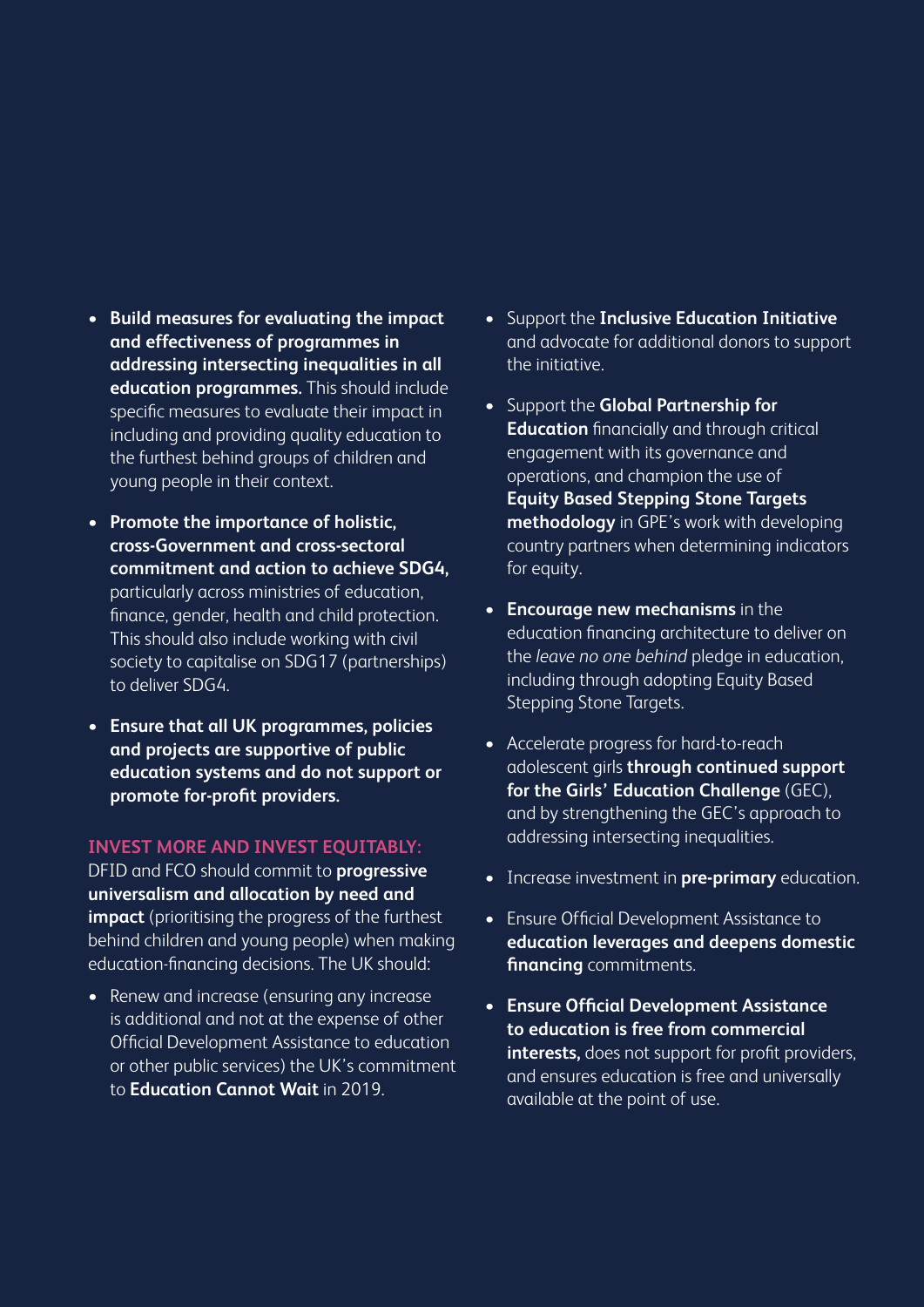**Maya\*, 11 yrs old from Sa'ada, Yemen loves attending school but a main challenge she faces in attending is that there's no female teacher in her village. A lack of female teachers can negatively affect girl's retention in school. Maya wants to become a teacher so that she could encourage the girls to continue their education and to become teachers.**

8 Unlock education for everyone: delivering the pledge to leave no one behind in education

**Credit: Mohammed Awadh / Save the Children**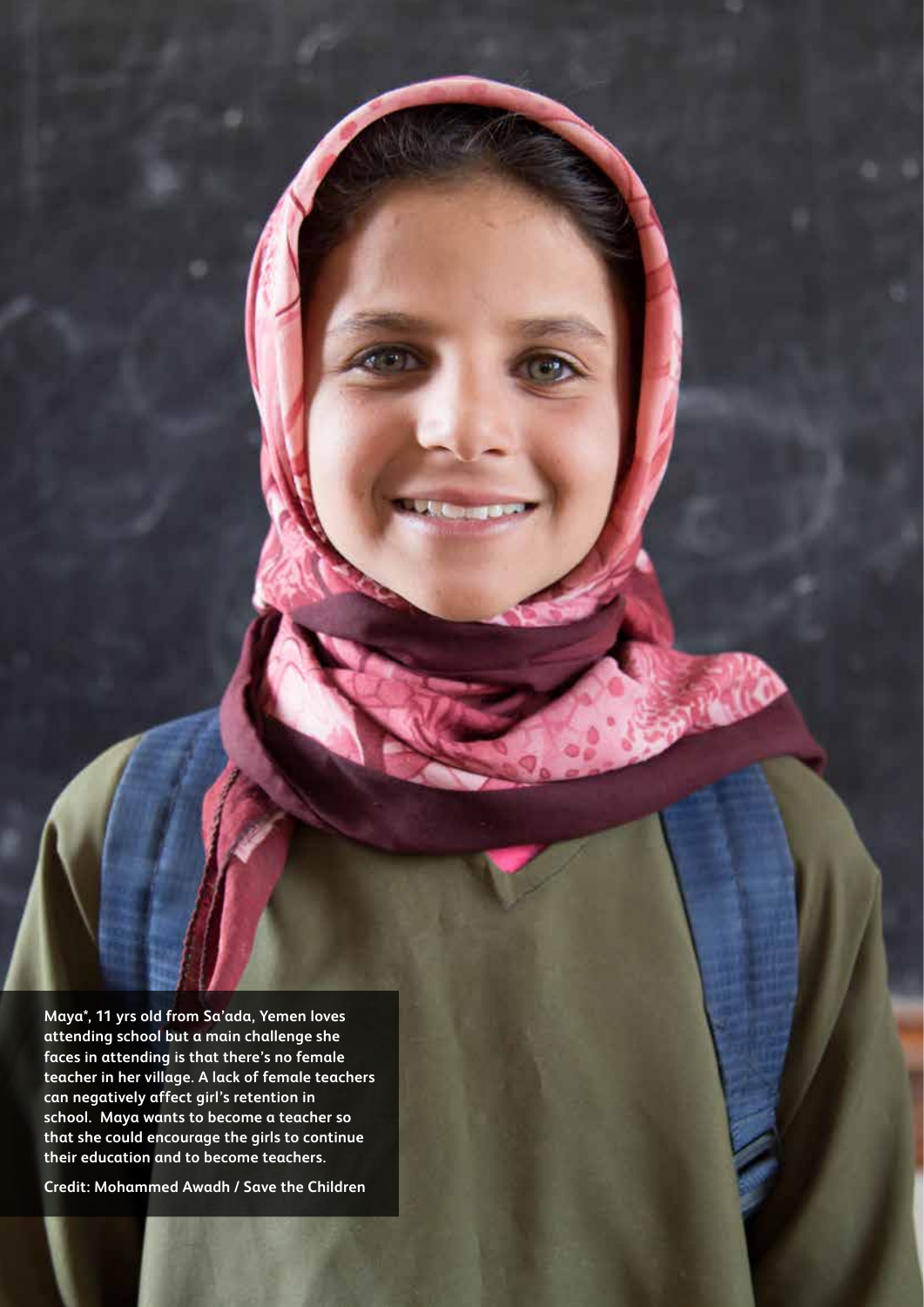### **Introduction**

#### **Education is a universal human**

**right**. It is the key to ensuring a positive future for individual children and young people, but also for whole communities and the wider world. That's why, in 2015, world leaders promised quality education for all as part of the 2030 Agenda for Sustainable Development, and pledged to *leave no one behind* in achieving this goal.

The goal to provide education for all by 2030 – SDG4 – is a promise that all the world's children and youth, no matter who they are or where they live**,** will realise their right to a free, quality, safe, and inclusive education by 2030. This commitment requires that those who are currently the furthest behind in education experience the fastest rates of progress.

Yet, despite this global commitment, **millions of children and young people remain locked out of**  learning: 262 million<sup>3</sup> children and young people do not attend school and many of those who do attend are not learning. We are not making fast enough progress and at current rates we will be more than 50 years late<sup>4</sup> in delivering on SDG4, depriving generations of children and young people of their future and creating devastating, long-lasting and wideranging impacts for the communities and societies in which they live.

The global education crisis is happening due to the **persistence of inequality in education systems around the world**. Access to education and learning is not a level playing field: underinvestment in education quality and inclusion has meant the furthest behind children and young people have not experienced the accelerated rates of progress they were promised. These deep inequalities in education have meant that in too many countries the gap between the furthest behind children and young people and the national average has stagnated – and, alarmingly, for some children and young people the gap is growing.

**Inequitable education systems mean that children and young people are experiencing unfair treatment simply because of who they are and where they live.**  Having a disability, being female in a place where gender discrimination is rife, living in a rural area, experiencing poverty or being caught up in an emergency or protracted conflict or crisis are all reasons why some children and young people are locked out of learning. And many children and young people experience several of these factors at the same time,

in overlapping and reinforcing ways, increasing their exclusion.

Accelerating progress for the furthest behind in education is challenging, but it is also achievable. **This year is crucial in the journey to unlocking education for all children and young people** because in 2019 the international community will be reviewing its progress on SDG4 at the High-Level Political Forum (HLPF), the body mandated to follow up and review SDG progress at the global level.

This report will make the case for why we must urgently address inequality in education and why 2019 is a critical year for doing so, with a **specific focus on the UK Government.** The UK is often looked to as a global champion for education for all, and the SDG4 review in 2019 coincides with the UK undertaking its first ever Voluntary National Review (VNR) – reporting on its contribution to achieving this international commitment. This key international moment provides the perfect platform for the **UK Government to champion addressing the multiple and overlapping inequalities in education through its global leadership, work with countries and investments in education.**

Ibid.<br>UNESCO, 2016. Global Education Monitoring Report 2016. Education for people and planet: *Creating sustainable futures for all.* Online. See https://bit.ly/2R2SiUc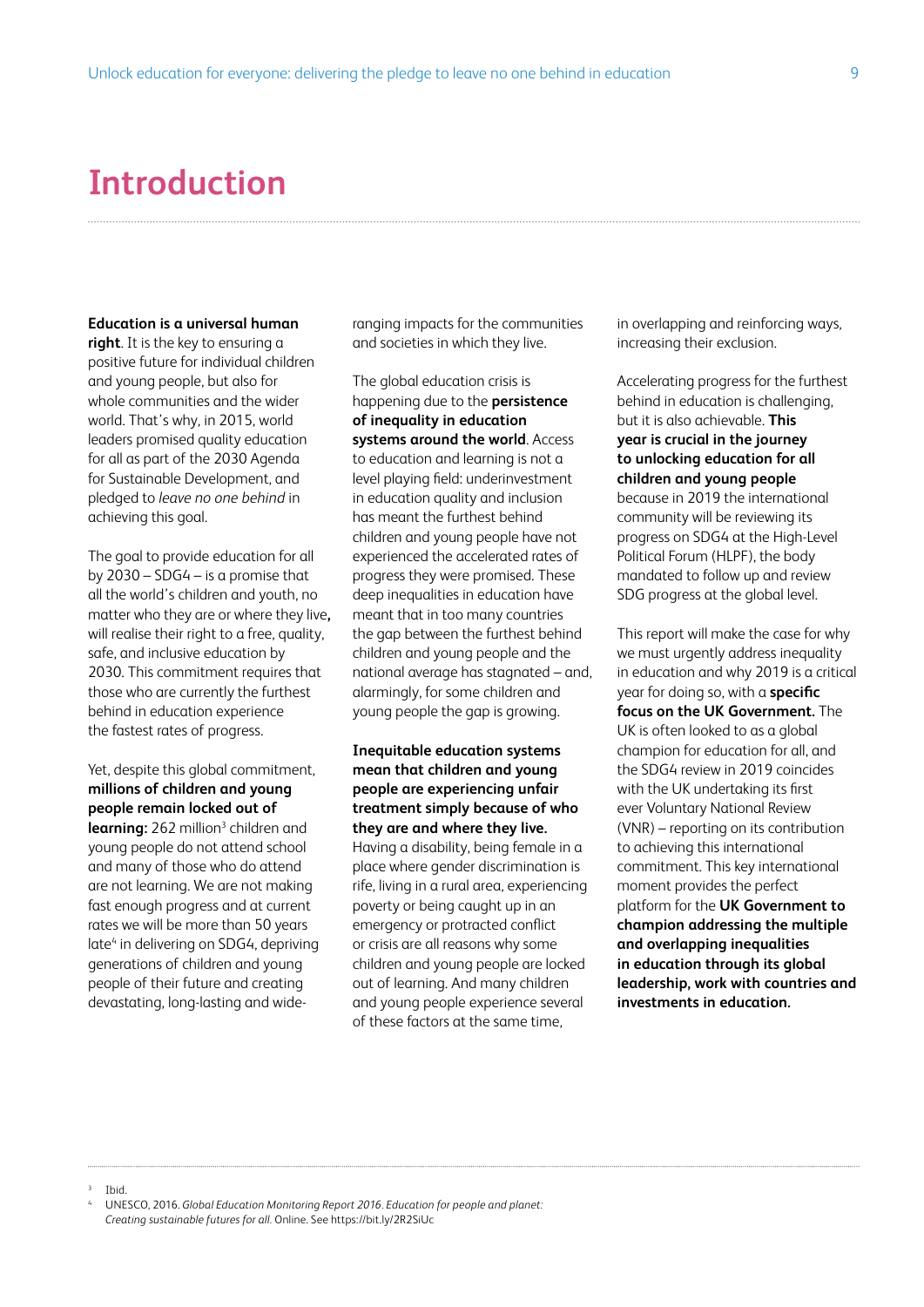

I really like to go to school so that I can become a nurse – and I want my dream to become true

**Seventeen-year-old Aquira is head girl at her community school in rural Zambia. A community school is a school in a place where there is no government provision and a school is started by local community members.** 

"When I was younger, my uncle took me to Lusaka, the capital city of Zambia, and his wife made me into a maid. I did the housework, cooking, and looked after their children. After some time, I was 10 years old and I contacted my mum and said Uncle wasn't taking me to school so she said she would come and get me. But my Uncle refused. So I was living with my uncle, I was not doing anything, not going to school, not going to church because my uncle was working and they were leaving their children with me. And then I contacted my mum again and told her Uncle is not taking me to school. My uncle shouted at me and said you won't go back there and you won't see your parents. And then I started crying."

After contacting her mother again, Aquira was finally picked up from her uncle's house and taken back

to her village to begin school. "I started in Grade 1. After Grade 1, I took the exam and I passed and the teachers were proud of me because I got the highest mark in class and so they took me to the Grade 2 classroom and I took that test too and passed. After that I went into Grade 3 and continued and now I am in Grade 7."

While Aquira excels in school and dreams of getting a good job, she believes her family suffers for her education.

"Sometimes," she says, "I stopped coming to school because of money." Only when her father was able to get a job to support her school fees was she able to go back to school.

Aquira faces many obstacles in her education journey, including a rural location, gender discrimination, employment and fees. Still, she is supported by her family and her community to go to school, so she can realise her dream of becoming a nurse.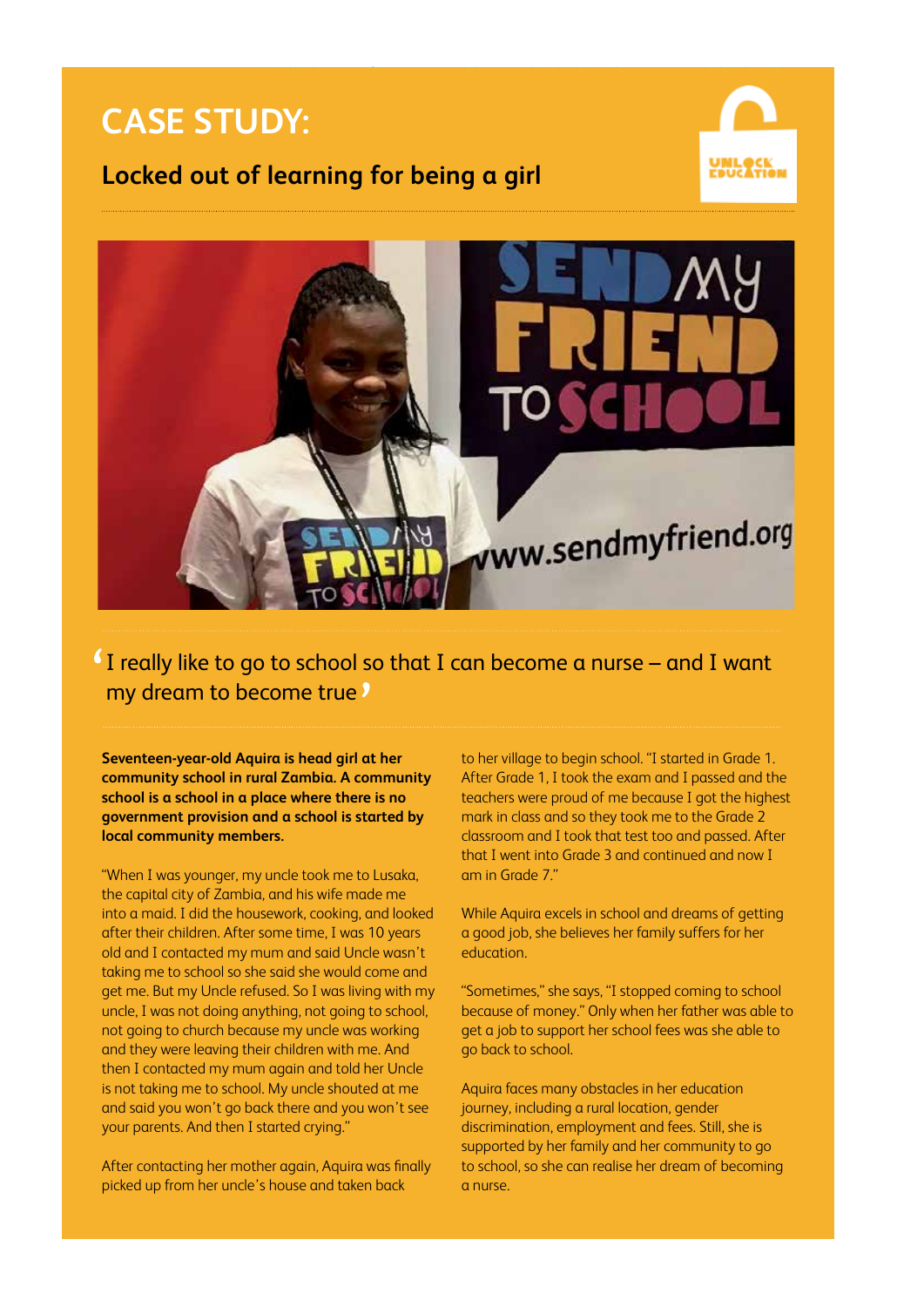### **The persistence of inequality in education**

International progress on access to education hides a bleaker reality – one that shows we are letting down the children and young people who need us the most. Millions of children and young people are not experiencing their right to a free, quality, safe and inclusive education simply because of who they are and where they live.

For these children and young people, progress is not happening fast enough: a staggering 46% of the furthest behind groups are off track with limited convergence, and 31% are off track with no convergence, to meet the SDG4 target by 2030<sup>5</sup>. .

### **We know education systems around the world lock out certain groups of children and young people from learning because of who they are.**

The poorest children and young people are four times more likely not to go to school than the richest, and five times less likely to complete primary education<sup>6</sup>. The rate of progress for the world's poorest 20% would need to more than triple to reach the SDG4 target by 2030<sup>7</sup>. .

Twice as many girls as boys will never start school<sup>8</sup>. In school, girls also face increased risks of school-related gender-based violence that include psychological, physical and sexual attacks. An estimated 150 million girls have experienced sexual violence in school<sup>9</sup>.

Children and young people from ethnic minorities, indigenous groups and nomadic and pastoralist communities may experience fewer rights and therefore have difficulty in accessing education. When they do access education, however, they will often be taught in a language they don't understand, and a curriculum not sensitive to their local context and lifestyle, which exacerbates dropout rates and reinforces social exclusion.

Half of children and young people with disabilities in lower and middle-income countries do not go to school<sup>10</sup>, and are being increasingly left behind by global efforts to increase education opportunities for all. The gap in primary completion rates between children and young people with and without disabilities has increased over

time from a few percentage points some decades ago to 17.6 points for boys and 15.4 points for girls in the latest available census data $11$ ; the disability gaps for literacy have also increased to 16.2 points for boys and 15.5 points for girls $12$ .

### **We also know that education systems lock out certain groups of children and young people from learning because of where they live.**

Children and young people growing up in fragile and conflict affected areas are more than twice as likely to be out of school<sup>13</sup> and refugee children are five times more likely to be out of school<sup>14</sup>. When children and young people in these contexts do access education it is often of poor quality, and diminishing numbers of these children and young people transition to higher levels of the education system.

Regionally, a disproportionate number of the world's children and young people who are not in school, or in school but not learning, live in sub-Saharan Africa. Over half of the 262

- <sup>6</sup> Save the Children, 2018. *Still Left Behind?* Online. See https://bit.ly/2VZbl5E.
- 
- <sup>7</sup> Ibid.<br><sup>8</sup> UNESCO, 2016. *Leaving no one behind: How far on the way to universal primary and secondary education? Online. See https://bit.ly/2VtLItB<br><sup>9</sup> Plan International, 2013. A Girl's Right to Learn Without Fear. Pl*
- 
- 
- 
- *investing in education for a changing world.* Online. See https://bit.ly/2FXdglM 11 Male, C., and Q. Wodon, 2017. *Disability Gaps in Educational Attainment and Literacy, The Price of*
- *Exclusion: Disability and Education Notes Series*, Washington, DC: The World Bank
- 

Online. See https://unesdoc.unesco.org/ark:/48223/pf0000244847.

<sup>5</sup> Save the Children, 2018. *Still Left Behind?* Online. See https://bit.ly/2VZbl5E. Analysis of convergence rates is based on 80 countries where sufficient data are available, representing 76% of children and young adults aged 15–24. Groups include girls, poorest 20% and rural areas. Data: UNESCO World Inequality Database on Education.

<sup>&</sup>lt;sup>13</sup> UNESCO, 2015. Humanitarian aid for education: why it matters and why more is needed. Online. See https://bit.ly/2REKcX1<br><sup>14</sup> UNESCO and UNHCR, 2016. No more excuses: provide education to all forcibly displaced people.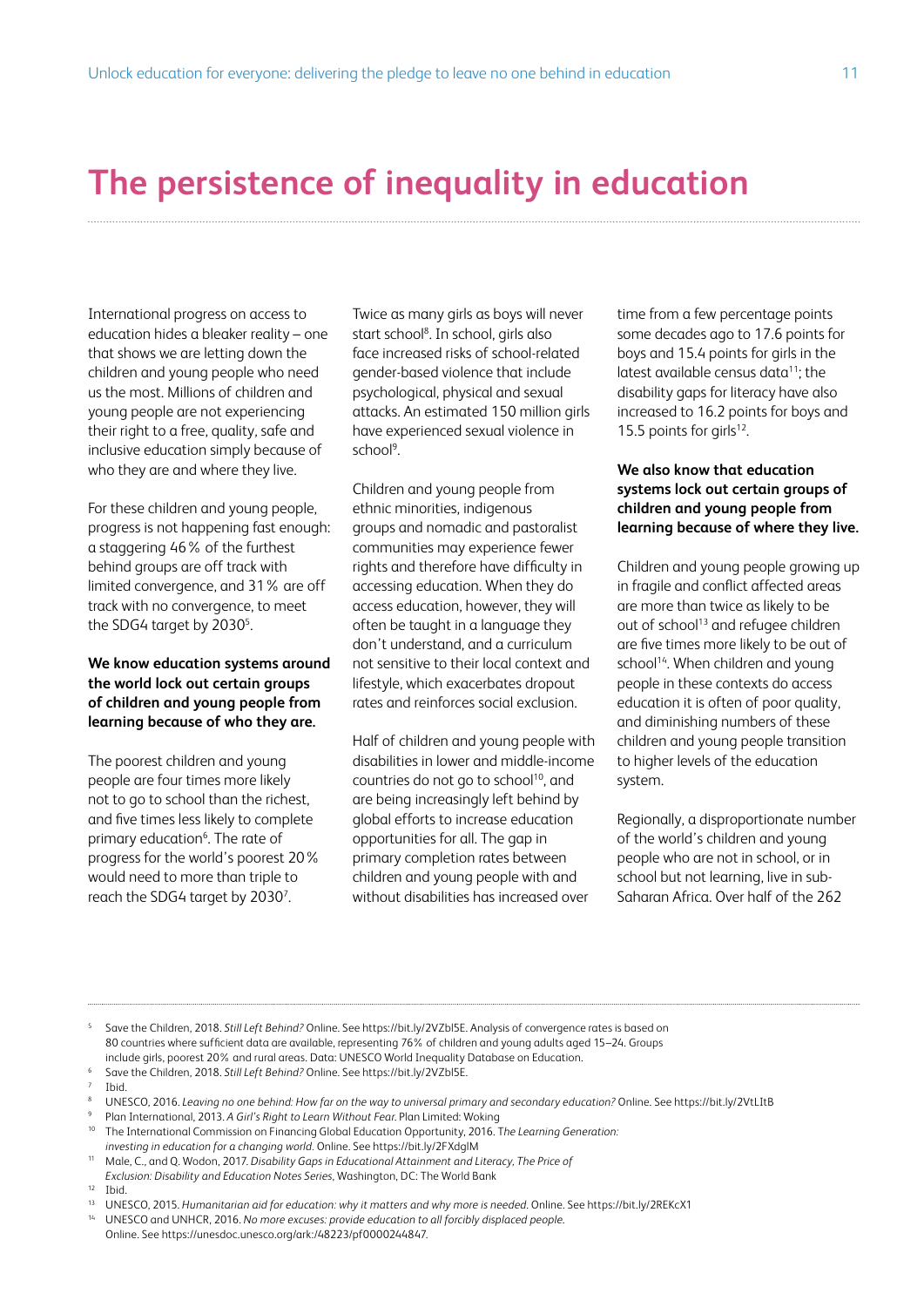million children and young people out of school globally live in sub-Saharan Africa<sup>15</sup>, and at all levels of education, the region has the highest out-of-school rates<sup>16</sup>. Sub-Saharan Africa is also home to nearly threequarters – 393 million – of children and young people living in countries affected by emergencies<sup>17</sup>. There are also significant inequalities within education in sub- Saharan Africa. The region has the lowest Gender Parity Index for enrolment at all levels of education of any region in the world<sup>18</sup> and the unequal distribution of schools in sub-Saharan Africa is a key driver of widening income inequality in the region.<sup>19</sup>

There are also significant in-country differences in access to quality education between urban and rural areas, and urban slums. In Ethiopia, 42% of rural children and young people are out of school compared to 15% in urban areas; in Laos, 23% of rural adolescents graduated from secondary school compared to 65% of those from urban areas<sup>20</sup>. In India, urban children and young people also had better access and learning outcomes than rural children, except for children living in urban slums $21$ .

**However, while we know certain groups of children and young people are being left behind,** 

**inequality in education is heavily context dependent and therefore achieving equitable and inclusive education systems can only follow thorough diagnosis of the equity issues at a national level.** Countries need to identify and account for children and young people who are invisible in data sets, understand the reasons why children and young people in certain contexts are not in school and learning, and then design and implement education sector plans and budgets accordingly to explicitly address the inequality in their education system.

### **The problem is made more complex by the fact that marginalisation and inequality in education is often a result of multiple and intersecting forces of disadvantage.**

A population-based understanding of who is being left behind in education that focuses on isolated dimensions of identity is not enough. No child or young person has just one identity; while some children and young people face individual

barriers, the furthest behind often face multiple, compounding and intersecting obstacles.

Poverty has been a proven cause of educational disadvantage and is an overarching and cross-cutting factor in exclusion from school and learning22, often intersecting with, and exacerbating, other forms of disadvantage. For example, when households are living in poverty they may have to make difficult choices about which children to send to school; perceptions about the inability of children and young people with disabilities to learn and earn an income, or the cultural beliefs that devalue girls' education, often lead to choices that perpetuate discrimination and inequality in education.

Disability also intersects with gender, and girls with disabilities are often least likely to be able to access a quality education. This is as a result of exclusionary education systems, social norms and discrimination based upon both their disability and their gender, which compound and intersect and create new forms of discrimination.<sup>23</sup>

- <sup>17</sup> UNICEF, 2016. *Nearly a quarter of the world's children live in conflict or disaster-stricken countries.* Online. See https://uni.cf/2WbQ0pQ
- <sup>18</sup> UNESCO, 2018. *Global Education Monitoring Report Gender Review: Meeting our commitments*
- *to gender equality in education.* Online. See https://bit.ly/2G7sLFS

<sup>15</sup> Calculated based on figures in UNICEF's State of the World's Children report (2017). Raw data available at https://bit.ly/2BTmPkO

<sup>16</sup> UNESCO, 2016. *Leaving no one behind: How far on the way to universal primary and secondary education?* https://bit.ly/2nwfZKn

<sup>19</sup> UNDP, 2017. Income Inequality Trends in sub-Saharan Africa: Divergence, Determinants, and Consequences. Online. See https://bit.ly/2x9YHoo] <sup>20</sup> UNESCO, 2015. P*olicy Paper 20 – Education 2030: Equity and Quality with a Lifelong Learning Perspective.* 

Online. See http://unesdoc.unesco.org/images/0023/002330/233029E.pdf

<sup>21</sup> UNICEF, 2014. *Global Initiative on Out of School Children South Asia Regional Study*. Online. See https://uni.cf/1kcxwwS 22 UNESCO, 2015. *Education For All 2000–2015: Achievements and Challenges*

<sup>23</sup> Leonard Cheshire and UNGEI, 2017. *Still left behind: Pathways to inclusive education for girls with disabilities*. Online. See https://bit.ly/2B2tG9h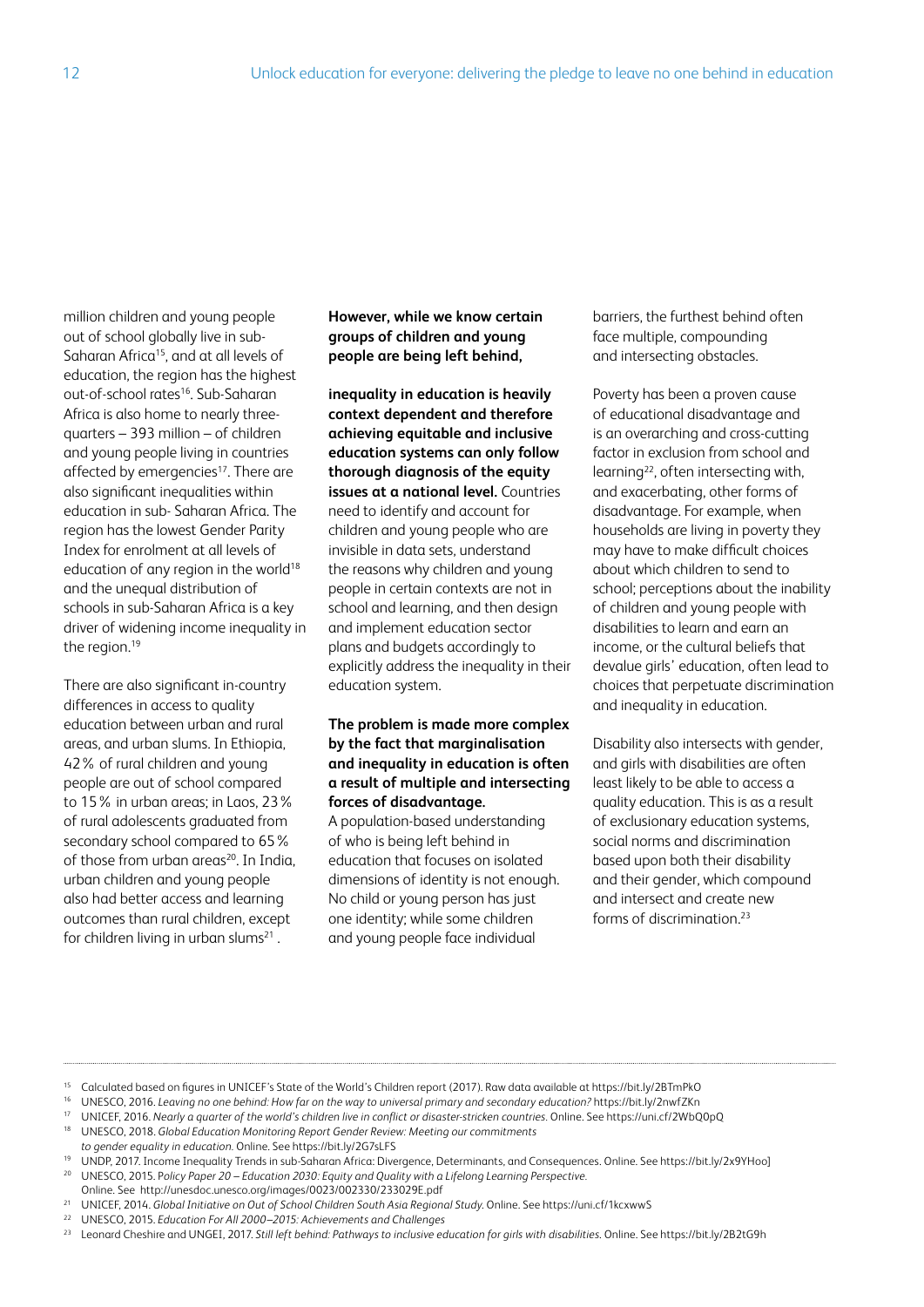

**Zipporah (12 years old), attends third grade in school Turkana Central sub-county, Kenya. In Turkana 85% of children live in poverty. Poverty is a key overarching and cross cutting factor in exclusion from school and learning, often intersecting with, and exacerbating, other forms of disadvantage. Zipporah wants to become a teacher when she grows up to help her community break out of poverty.** 

**Credit: Jordi Matas / Save the Children**

Conflict also exacerbates the exclusion of children and young people with disabilities and the risks girls face: children with disabilities remain some of the most "hidden, neglected and excluded of all those displaced"24 and girls in conflict affected countries are almost two and a half times more likely to be out of school<sup>25</sup>.

**To be effective, therefore, education policy and programming needs to address multiple forms of disadvantage simultaneously.** 

However, this doesn't often happen in practice given capacity constraints and a lack of evidence on what works at scale.

#### **Given the scale of the problem, progressive universalism must be at the core of achieving SDG4.**

Progressive universalism emphasises the importance of providing quality public services for all but with particular focus, support and action for the most disadvantaged groups. In education, this means pursuing quality

education for all while prioritising the progress of the furthest behind children and young people through targeted support, early intervention and effectively allocated resources. We are vastly off track to achieve SDG4 for all children and young people. Therefore, if we intend to unlock education for all children and young people, we need to proceed with progressive universalism as a core principle in education sector planning and investment.

Save the Children, 2018. Time to Act: A costed plan to deliver quality education to every last refugee child: p.57. Online. See https://bit.ly/2Mjf2yO<br>UNESCO, 2015. Policy Paper 21: Humanitarian aid for education: why it m

*needed.* Online. See *https://unesdoc.unesco.org/ark:/48223/pf0000233557*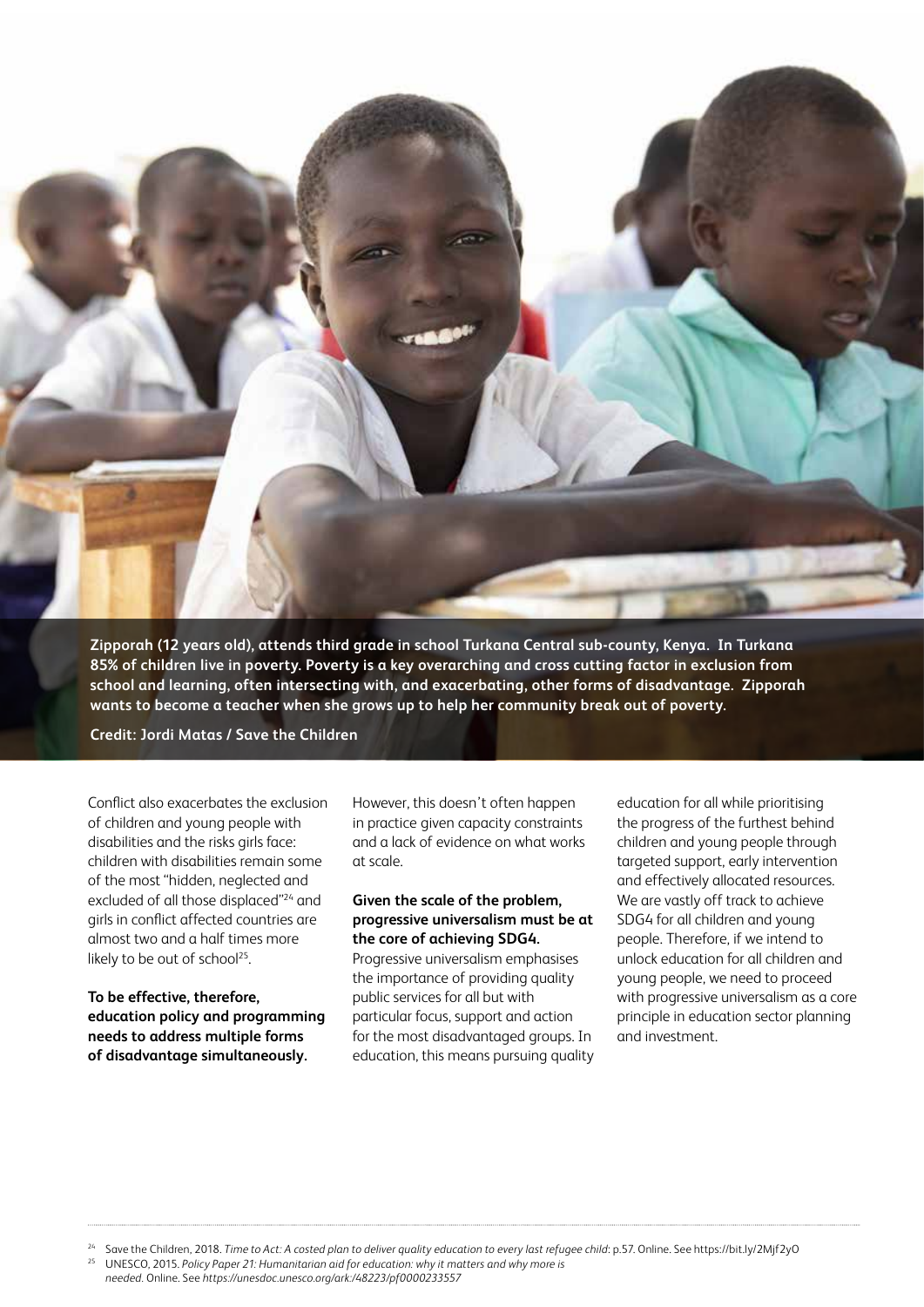### **CASE STUDY**

### **Pursuing learning amidst intersecting forces of disadvantage**





After I lost my sight I studied from aged 6 to 8 years in one of the schools in my district.<sup>2</sup>

Yogesh lost his sight when he was four years old due to malnutrition. Now, at the age of 15, he is in Grade 4 at a resource centre in the Nepalese capital of Kathmandu. Resource centres are attached to mainstream schools, where students are ideally included in mainstream classes as much as possible and only receive additional specific lessons in the resource class.

"The place where I am from is Khotang, a very remote part of Nepal, it is hilly and mountainous. In Khotang it was hard to learn – there was just one teacher who couldn't give the time needed to all of the students. There was no separate resource classes [and] I was not regularly attending school because of the low quality. When I was in my village people used to call me names – insulting words for being blind."

When he was 11, a relative came to know about the resource centre in Kathmandu and encouraged Yogesh to attend. "Now I live at this school," Yogesh says. "I stay with my grandparents in the school

holidays. It takes one and a half days to get there if we go by road…A family member comes to pick me up and then we travel together. For my education it is good to be in Kathmandu, I am getting opportunities here, but in terms of family support and friends I like to be in my village. I miss my family."

Still, Yogesh loves his school and believes it is important that he is in the city to study.

"I like to study. I like to talk with my friends. I like the playground. There is nothing I don't like about school, I even like exams! Education is important in all aspects of our lives."

While Yogesh faces many obstacles to education, including his rural upbringing, visual impairment, and family circumstances, the resource centre in Kathmandu has allowed him to realise his right to education. It has also helped his confidence and mental health – as he reflects, "I am not sad even if I cannot see."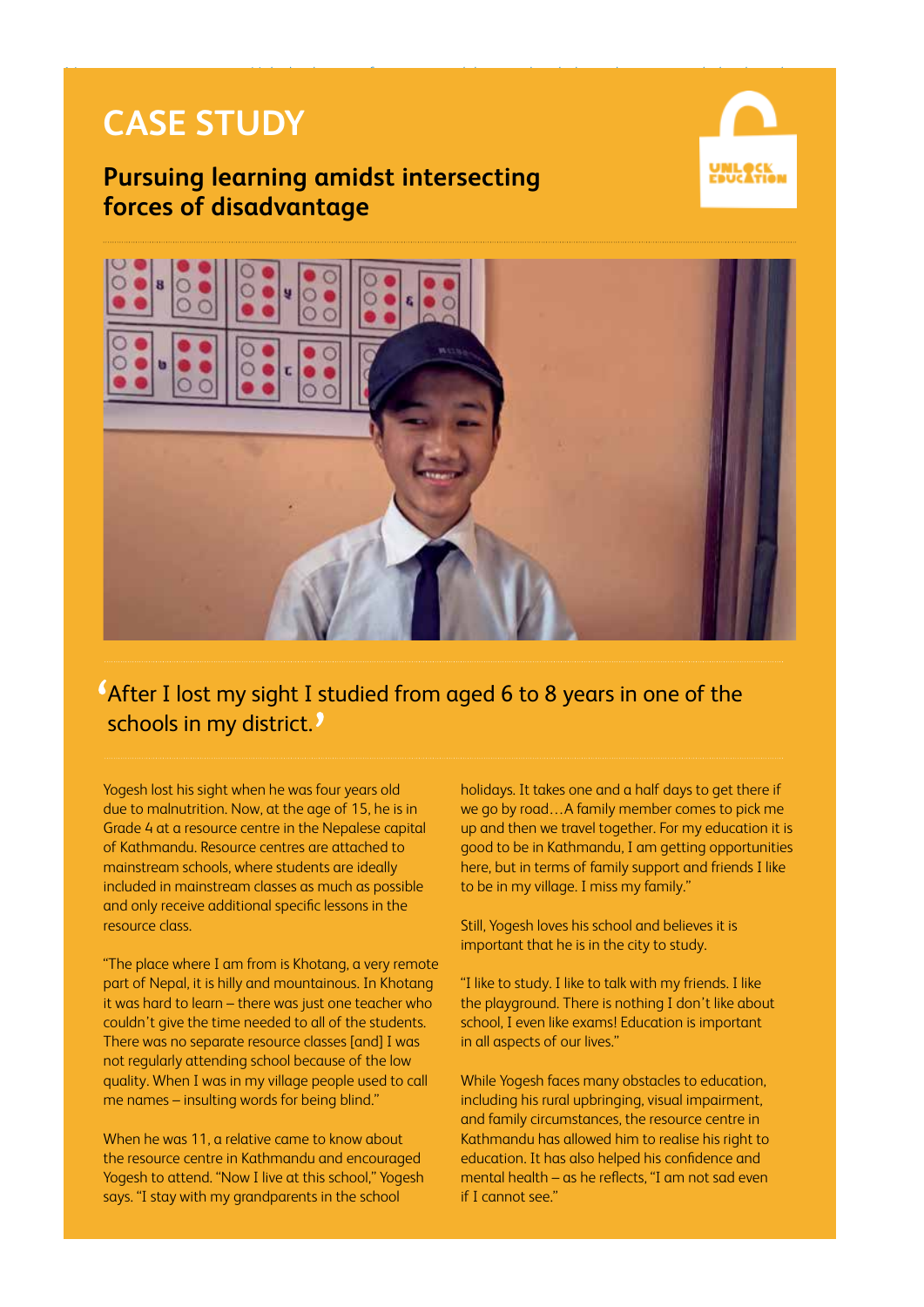### **Why does inequality in education persist?**

There are common barriers to progress that are overlapping and reinforcing, and happen at the household, local, national and international level.

### **1. Inequitable Education Systems**

Too many education systems around the world perpetuate and reinforce inequality:

### **Education systems are neglecting the critical early years of learning.**

Inequality starts before the first day of school and means learning disparities emerge early in life. What happens in the earliest years of a child's life has a huge impact, with 90% of a child's brain development happening before they reach their fifth birthday. Yet 250 million<sup>26</sup> children in low and middle-income countries are at serious risk of not reaching their developmental potential by age five, and those who start behind stay behind. Children from disadvantaged backgrounds are likely to benefit the most from early education opportunities but are least likely to access them, with 85% of children in low income countries not having access to pre-primary education<sup>27</sup>.

There is a particularly severe lack of early childhood development services in humanitarian and protracted crisis settings despite the high level of need in these contexts where children experience toxic stress.

A key barrier to advancing early childhood education is significant under investment: low income countries spend on average just 2.9% of the education budget on preprimary, against a recommendation of spending 10%, and just 0.6% of the total ODA disbursed per year for education between 2012 and 2015 was spent on pre-primary education<sup>28</sup>. DFID spend only 1.59% of their total basic education spent on early childhood education.29

**Poorly supported schools and teachers mean children and young people can be locked out of learning.** Schools that serve disadvantaged communities, despite having the greatest needs, have the poorest teaching and learning environments because they are under resourced and under supported.

**Teachers are the most important school-based factor in determining the quality of education, yet schools that serve the most marginalised children and young people struggle to attract, train, support, fairly compensate and retain good quality teachers.**  69 million new teachers are needed

across the globe to deliver SDG4, and the teacher shortage is most acute in the places where education is already difficult, with too few teachers being deployed to remote areas and to the critical early years of primary school<sup>30</sup>.

A lack of female teachers can also have a significant and detrimental impact on girls' access to education – with evidence also showing that it can negatively affect girls' retention<sup>31</sup>.

Pupil to teacher ratio has a huge impact on a teacher's ability to teach effectively, and in many countries there is no regulation to limit class size<sup>32</sup>. This is particularly acute in conflict and crisis affected contexts. In refugee settings, for example, the average teacher to student ratio is estimated to be 1:70, with many classrooms exceeding these numbers $33$ .

<sup>26</sup> Black M. M, Walker S. P, Fernald L.C.H, Anderson C.T, et al., 2017, *Early childhood development coming of age: science* 

through the life course in The Lancet series 'Advancing Early Childhood Development: From Science to Scale'.<br><sup>27</sup> Theirworld, 2017. Bright and Early: How financing pre-primary education gives every child a fair start in li

<sup>29</sup> Development Tracker. Online. See https://devtracker.dfid.gov.uk/sector/1/categories/112

<sup>&</sup>lt;sup>30</sup> UNESCO, 2016. *The World needs almost 69 million new teachers to reach the 2030 Education Goals*. Online. See https://bit.ly/2DzkUkD <sup>31</sup> UNESCO, 2006. The Impact of women teachers on girls' education: advocacy brief

<sup>&</sup>lt;sup>32</sup> Oxford Human Rights Hubs, 2017. UNESCO Global Education Monitoring Report. Online. See https://bit.ly/2CJbAco<br><sup>33</sup> Save the Children, 2018. Time to Act: A costed plan to deliver quality education to every last refugee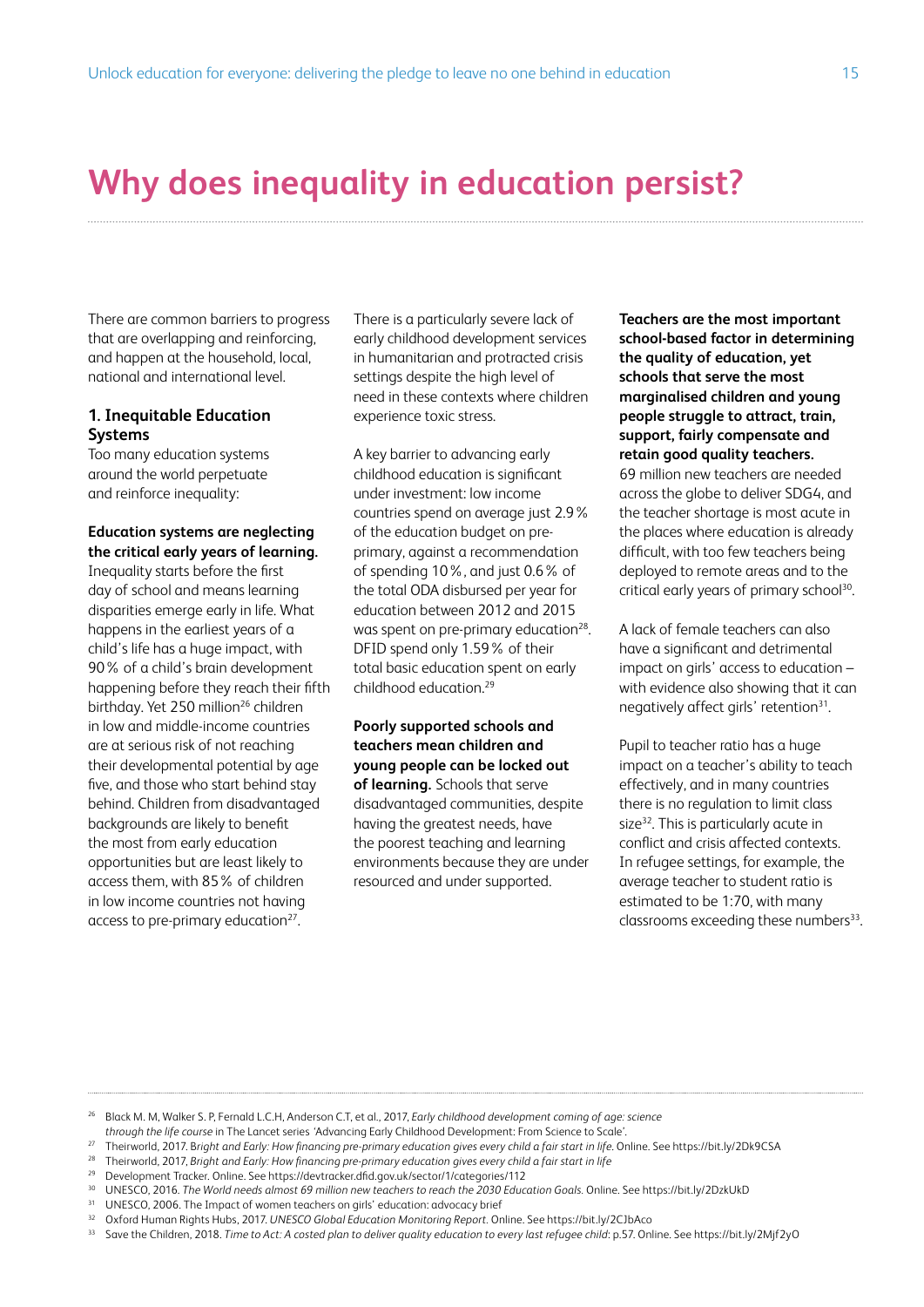Training and continuing professional development for teachers is also critical for quality learning environments. However, too many teachers are not trained or supported to deliver basic literacy and numeracy and/or to meet the additional learning and psychosocial skills the most disadvantaged children and young people may have; again this is particularly acute in crisis and conflict affected contexts where many teachers lack even the minimum 10 days of training required by United Nations Human Commissioner for Refugees (UNHCR).

### **Too many schools also teach children and young people in a language they don't understand.**

Every child and young person has a right to learn in a language that they understand, enshrined in Article 30 of the UN Convention on the Rights of the Child. Yet 40% of the population globally does not have access to an education $34$  in a language they speak or understand, and in Nigeria only six of 500 languages were represented among the materials collected. This severely hinders education outcomes, as children and young people tend to learn to read best in a language they speak and understand.

Schools in disadvantaged communities are also likely to **lack quality instructional materials.** There is a shortage of age- and contextappropriate children's titles to support early grade reading globally, and schools in disadvantaged communities are likely to feel this shortage most keenly. Too many schools fail to access the books available due to lack of funds or poor understanding of procurement systems, and even when books are present they are not used effectively or are often locked away so children and young people cannot access them outside of formal lessons.

### **Poor school infrastructure locks children and young people out from learning.**

Disadvantaged communities are most likely to suffer from a shortage of schools, particularly in remote and rural locations and urban slums. Schools that serve these communities are also more likely to be of the poorest infrastructure quality, impacting both access and learning. Worldwide, 620 million children and young people lack access to single-sex, usable toilets at their school<sup>35</sup>, which particularly hinders girls and female teachers from attending schools and being safe, and 31% of schools

globally do not have clean drinking water. In conflict and crisis affected contexts, school infrastructure is often destroyed or used for military purposes. In Syria, where years of conflict has seen the proportion of children and young people out of school triple, an estimated one in four schools are "either damaged, destroyed, or were being used as shelter or for military purpose"36*.*

### **2. Underinvestment in Education**

When government budgets for schools are stretched, schools in areas serving disadvantaged communities are often last to receive adequate financing. Too many governments have a weak revenue base (a low tax to GDP ratio) and fail to meet the internationally recommended allocation of 20% of national budgets to education. That budget is often spent with little sensitivity to those most in need – and the money allocated too often doesn't arrive in full. When this happens, it creates a situation where households often have to bear a significant financial burden in order to access education. Fees are still a major barrier to education for the world's poorest<sup>37</sup>.

<sup>34</sup> UNESCO, 2016. *If you don't understand, how can you learn?*

<sup>&</sup>lt;sup>35</sup> Unicef and WHO, 2018. Drinking water, sanitation and hygiene in schools: global baseline report 2018. Online. See https://bit.ly/2LwyYMu<br><sup>36</sup> INEE, 2016. EiE Crisis Spotlight: Syria. Online. See https://bit.ly/2S6h4aD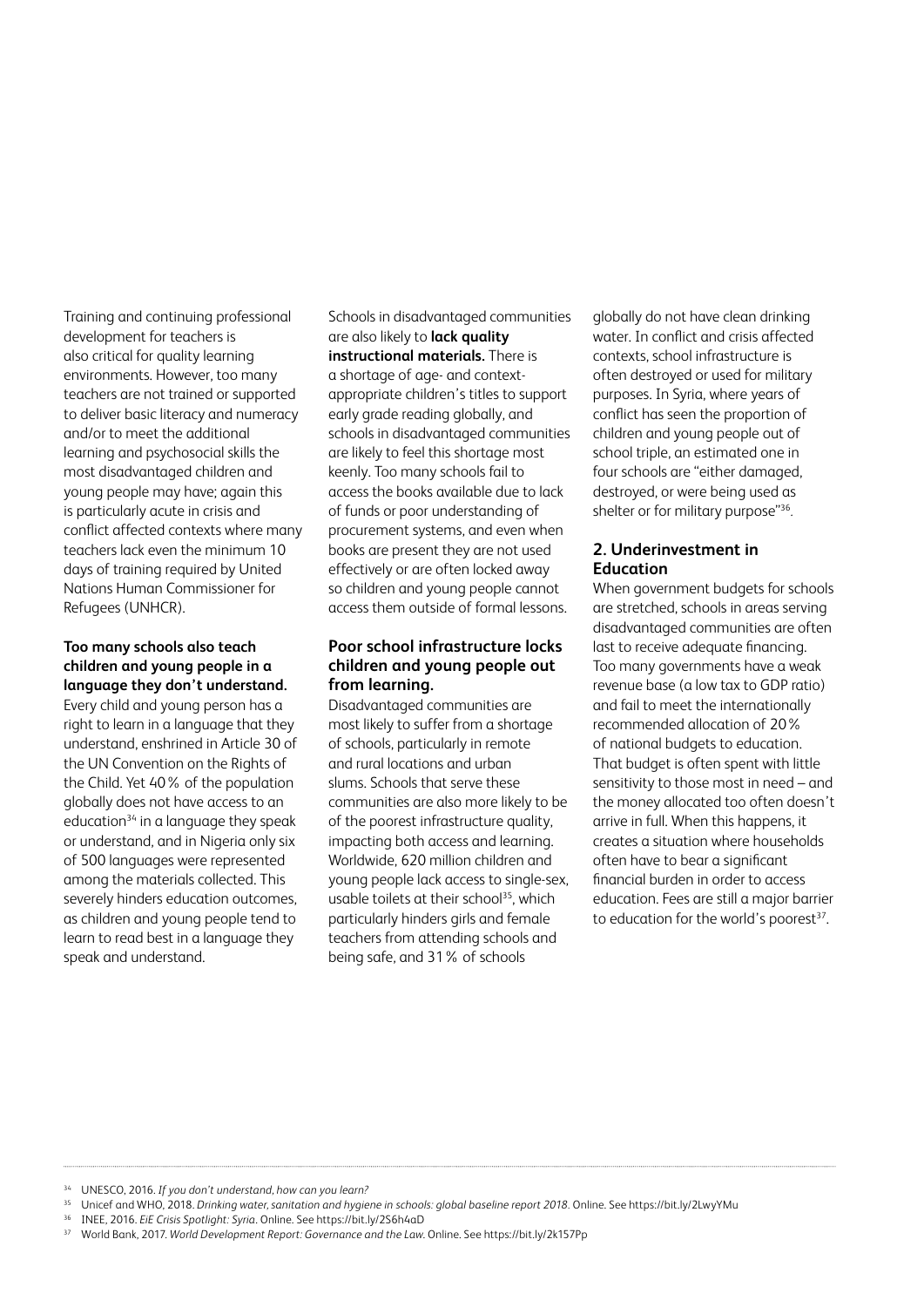### **CASE STUDY**

### **The impact of early intervention in unlocking education for all**





In Mozambique, close to one third of children<sup>1</sup> are not enrolled in primary school by age 6, and those that do enrol are not always prepared for the demands of school, with children from poor, rural backgrounds in particular showing signs of developmental delays, and only 4% of children in Mozambique accessing preschool<sup>2</sup>. .

Save the Children set up a pilot community-based pre-primary program in 12 communities in a rural part of Mozambique in 2006 and expanded the program to 30 new communities in 2008. The program consisted of 15-hours of instruction a week in preschools and monthly parenting sessions for parents and pregnant women.

As part of the expansion of the program, the World Bank conducted a randomised control trial – the first

randomised evaluation of a pre-primary program in a rural African setting – to test the effectiveness of preschool programs on children's enrolment in and readiness for primary school.

The results were extremely promising: children who attended the Save the Children preschools showed gains in school readiness, and were 24% more likely to enrol in primary school and more likely to start at the right age<sup>3</sup>. Once in school, they also spent more time on homework and other school-related activities<sup>4</sup>.

Based off these significant results, Mozambique's Ministry of Education committed to expanding this model of delivery pre-primary education to 600 communities during 2013–2015.

Four-year-old Osvaldo plays on the playground equipment at his school where he participates in Save the Children's Early Childhood Development (ECD) Program. 250 million children in low and middle-income countries are at serious risk of not reaching their developmental potential by age five, and yet 85% of children in low income countries still do not have access to pre-primary education. Credit: Susan Warrner / Save the Children

<sup>4</sup> Ibid

<sup>1</sup> The World Bank, 2013. *Is Preschool Good for Kids?* Online. See https://bit.ly/2DxuHI3]

<sup>2</sup> Ibid

**Ibid**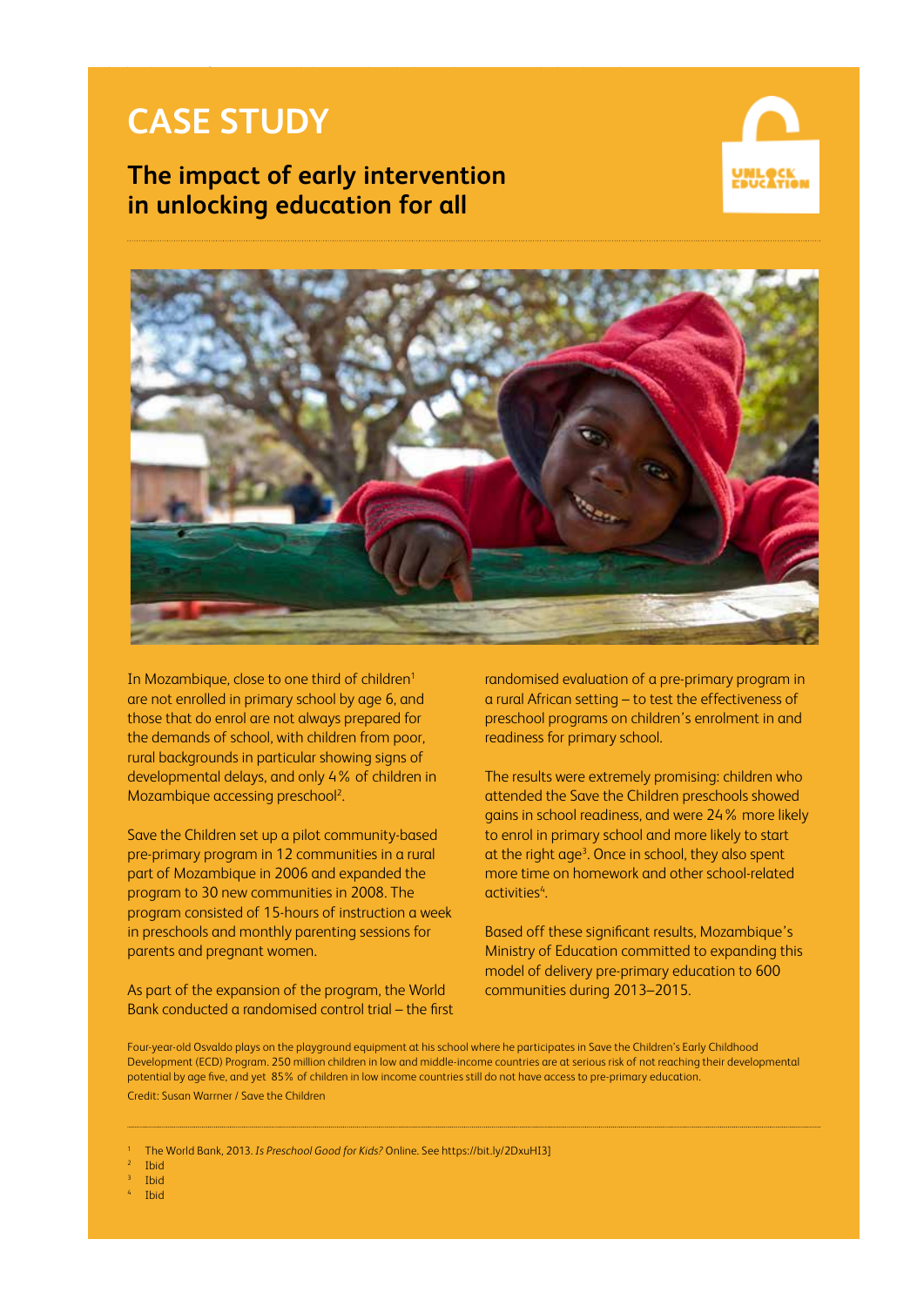When parents have to pay, whether it is actual school fees, or hidden fees such as uniforms, books, or exams, too often the result is that they have to choose which child to send to school, perpetuating discrimination and exclusion.

While domestic resources for education are the most important, international financing will continue to play a critical role. International financing will need to increase by an annual average of \$44 billion per year till 2030<sup>38</sup>. However, education's share of global Official Development Assistance (ODA) has fallen from 13% to 10% since 2002<sup>39</sup>, and education only received 2.7% of sector specific humanitarian aid to edu*cation*40*.* 

#### **3. Discrimination**

Many children and young people are locked out of learning because their identities have been culturally devalued and/or lack political representation. Discrimination can be explicit through laws and policies that exclude certain groups of children and young people from learning, such as national education systems that prevent refugee children's access to

education $41$ , and open hostility that is intended to prevent children and young people from accessing school or stop them from learning in school. Discrimination can also be implicit through social and cultural norms – such as taboos and myths about menstruation that prevent girls from attending school<sup>42</sup> or the perception that children and young people with disabilities are unable to learn.

#### **4. Lack of accountability**

Unless decision makers are held accountable for the progress of the most marginalised in education, the status quo and the learning crisis will persist. But accountability for the most marginalised children and young people in education is difficult given the fact that very few countries collect sufficiently disaggregated data to identify and track the children and young people who are falling furthest behind.

In fragile and conflict affected contexts, many children and young people go unrecorded, and if they are recorded, different organisations may be collecting education data using different tools, making comparable

analysis difficult<sup>43</sup>. Urban slums are often seen as illegal settlements and the children and young people within them are therefore uncounted and not recognised in national education plans. Similarly, the recording of children and young people with disabilities is hindered by the lack of a common definition of disability, which results in data varying according to the surveys used and questions asked. Children and young people who face multiple and intersecting forms of disadvantage are even more likely to be hidden and remain invisible in data management systems.

But collecting disaggregated data is also not enough – decision makers must use this data to map the ways in which forces of inequality are intersecting and overlapping and plan interventions and investment accordingly to address this. Furthermore, excluded groups and children and young people often lack a voice and representation on decisionmaking bodies, which can exacerbate marginalisation and widen inequality.

<sup>&</sup>lt;sup>38</sup> Save the Children, 2017. *Financing Learning for Every Last Child*. Online. See https://bit.ly/2Wje4qH<br><sup>39</sup> Ibid.<br><sup>40</sup> Ibid.

<sup>41 16</sup> of 25 UNHCR priority countries allow refugees full access to their education systems, with the rest placing limits on their access, and 81% of global stakeholders see documentation as a major barrier for refugee children and adolescents. See Save the Children, 2018.

Time to Act: A costed plan to deliver quality education to every last refugee child: p.57. Online. See https://bit.ly/2Mjf2yO<br><sup>42</sup> 1 in 10 girls in Africa will miss school when they have their periods and in Rwanda many gi

every year because of their periods. See Action Aid, 'Periods and girls' education' online at https://bit.ly/2CL2nxV

<sup>&</sup>lt;sup>43</sup> Save the Children, 2018. *Time to Act: A costed plan to deliver quality education to every last refugee child: p.57. Online. See https://bit.ly/2Mjf2yO*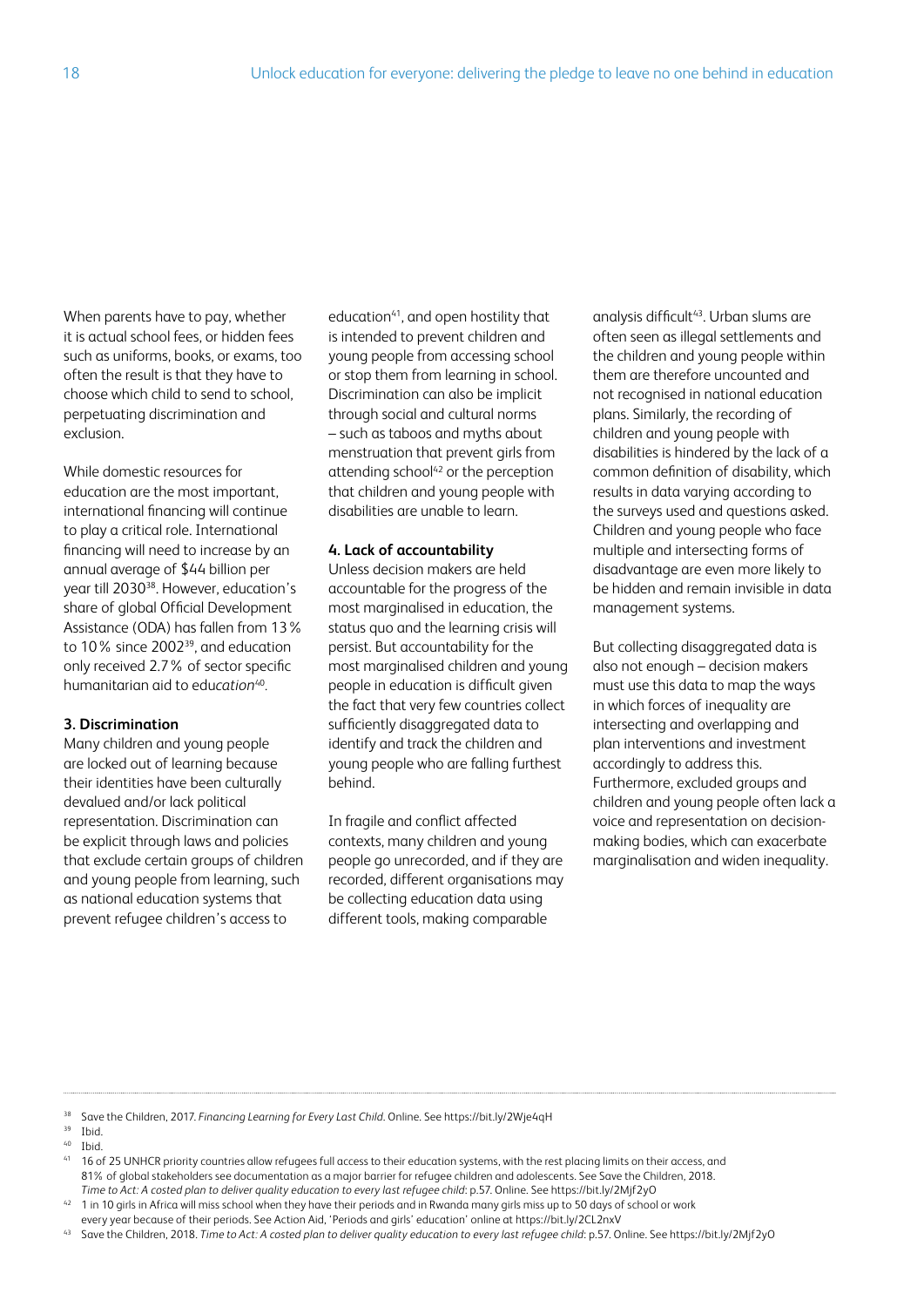### **CASE STUDY**

### **Discrimination Locks Rohingya Children Out of Learning**





**In Myanmar, the Rohingya face violence and discrimination, and often cannot access quality education and other public services.**<sup>1</sup>  **Following conflict in August 2017, over 700,000 people have been forced to flee their homes and take shelter, including in Cox's Bazaar, Bangladesh. 55% of these refugees are children.**

As of late November 2018, 33% of refugee children aged three–14 and 96% of young people aged 15 to 24 had no access to education. While over 5,000 teachers have been trained in foundational skills, there remains a lack of qualified, and particularly female, teachers.<sup>2</sup> This is in part due to problems of recruitment and retention caused by a lack of training resources and professional development opportunities.

Those who do access education do not participate in the formal Bangladeshi system. Instead, these children's schooling is facilitated through learning centres, provided by international organisations. These centres struggle to achieve quality learning outcomes for all given capacity and resource constraints, and as they only provide two hours

of teaching per day. Establishment of learning centres is itself made problematic by a complicated authorisation process and long delays in approvals from the Bangladeshi Government. The situation is compounded for children and young people with additional support needs, such as children and young people with disabilities, who have largely been forgotten in the education response.

The United Nations' Office for the Coordination of Humanitarian Affairs (OCHA) notes that "many refugees have expressed anxiety about their future, explaining that while they wish to return, they would not agree to do so until questions of citizenship, legal rights and access to services, justice and restitution are addressed."<sup>3</sup> This uncertainty adds to the compounding barriers not just to education, but to daily life, for the Rohingya community. Within the camps, there is a lack of formal, if any, education for thousands of children and young people; risks of violence and sexual abuse for women and girls;<sup>4</sup> and insecurity associated with a makeshift camp – including the major threat of flooding and catastrophic cyclones.

Caption: Ayesha\* (12) holds up her work at the Save the Children learning centre at Lambashia Camp, Cox's Bazar, Bangladesh. Ayesha and her family fled Myanmar to Bangladesh due to the persecution of the Rohingya community. Following conflict in August 2017, over 700,000 people have been forced to flee their homes – 55% of these refugees are children – and 33% of refugee children aged three–14 and 96% of young people aged 15 to 24 had no access to education as of November 2018.

Credit: GMB Akash / Save the Children

- <sup>2</sup> Humanitarian Response, 2018. '*EDUCATION SECTOR- Dashboard on 26 November, 2018*.' Online. https://bit.ly/2sytKsn]
- **Ibid**
- <sup>4</sup> UNICEF, 2018. *'When going to the bathroom takes courage.'* Online. See https://uni.cf/2MkbVX4

<sup>1</sup> Kiragu, E., Li Rosi, A., Morris, T,. 2011. States of denial: *A review of UNHCR's response to the protracted situation of stateless Rohingya refugees in Bangladesh.* Online. See https://bit.ly/2HsbDyW]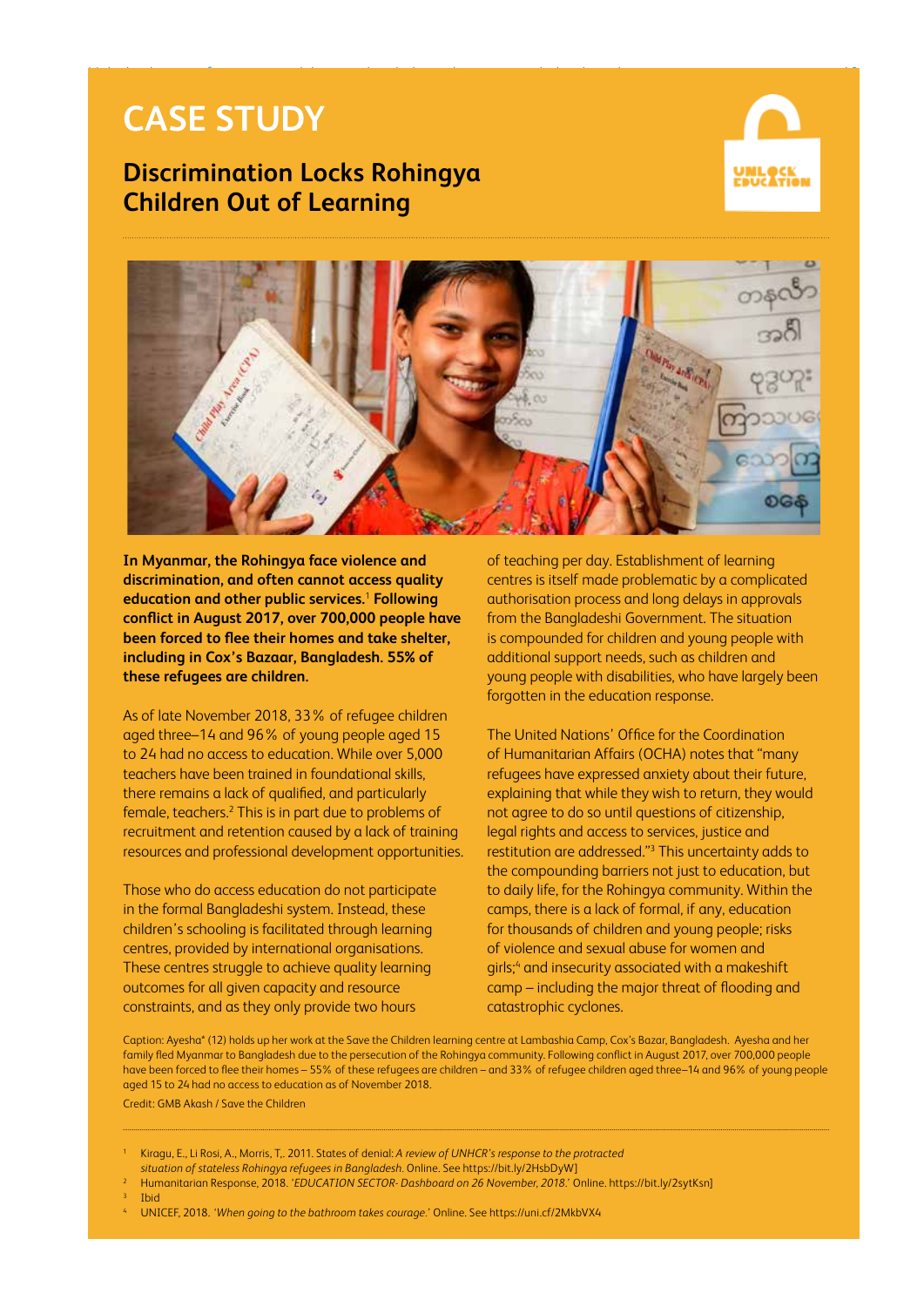## **Why does addressing inequality in education matter?**

**Not addressing inequality in education is a violation of human rights and will have devastating, long-lasting and wide-ranging consequences for children and young people, communities and societies.**

Education is a human right, enshrined in Article 26 of the Universal Declaration of Human Rights and Article 28 of the Convention on the Rights of the Child. But education is more than a human right; educated children and young people are more likely to grow up healthy, safe and empowered to determine the course of their life and future. Education also promotes gender equality and reduces child marriage, and educated parents are more likely to raise healthy children and young people who go to school, breaking intergenerational cycles of poverty and exclusion.

### **Marginalisation and inequality in education is not only costly to individual children and their families, but to society as a whole.**

Unless the learning crisis is addressed, more than 750 million young people in low and middle-income countries will not have the skills to participate in tomorrow's economy, and 1.5 billion adults in 2030 will have no education beyond primary school<sup>44</sup>. If all children and young people left school being able to read we would see a 12% reduction in world poverty<sup>45</sup>.

**The economic costs are far from the only concern – education has a key role in preventing conflict, creating stable societies and in protecting children and young people in the short and long term during and after conflict and emergencies.**

In conflict and crisis affected contexts, the case for education is amplified. In the short term, quality education helps to support children's development and wellbeing at a time when they are at their most vulnerable by providing physical, psychosocial and cognitive protection. In the long term, quality education benefits the societies in which forcibly displaced children and young people have sought safety, and plays a vital role in securing economic recovery, social stability and peace in fragile contexts.

Neglecting to address inequality and discrimination in education can be key in fuelling conflict: high levels of educational inequality between groups can double the risk of violent conflict<sup>46</sup>. Conversely, educated populations play a key role in creating stable societies with populations who can demand their rights and understand their responsibilities. In the longer term, education can therefore help prevent conflict and crisis and make a society more resilient.

<sup>44</sup> The International Commission on Financing Global Education Opportunity, 2016. T*he Learning Generation:* 

investing in education for a changing world. Online. See https://bit.ly/2FXdglM<br><sup>45</sup> UNESCO, 2013. Global Education Monitoring Report: Teaching and learning: Achieving quality for all. Online. See https://bit.ly/2Tfn51Y<br><sup>4</sup>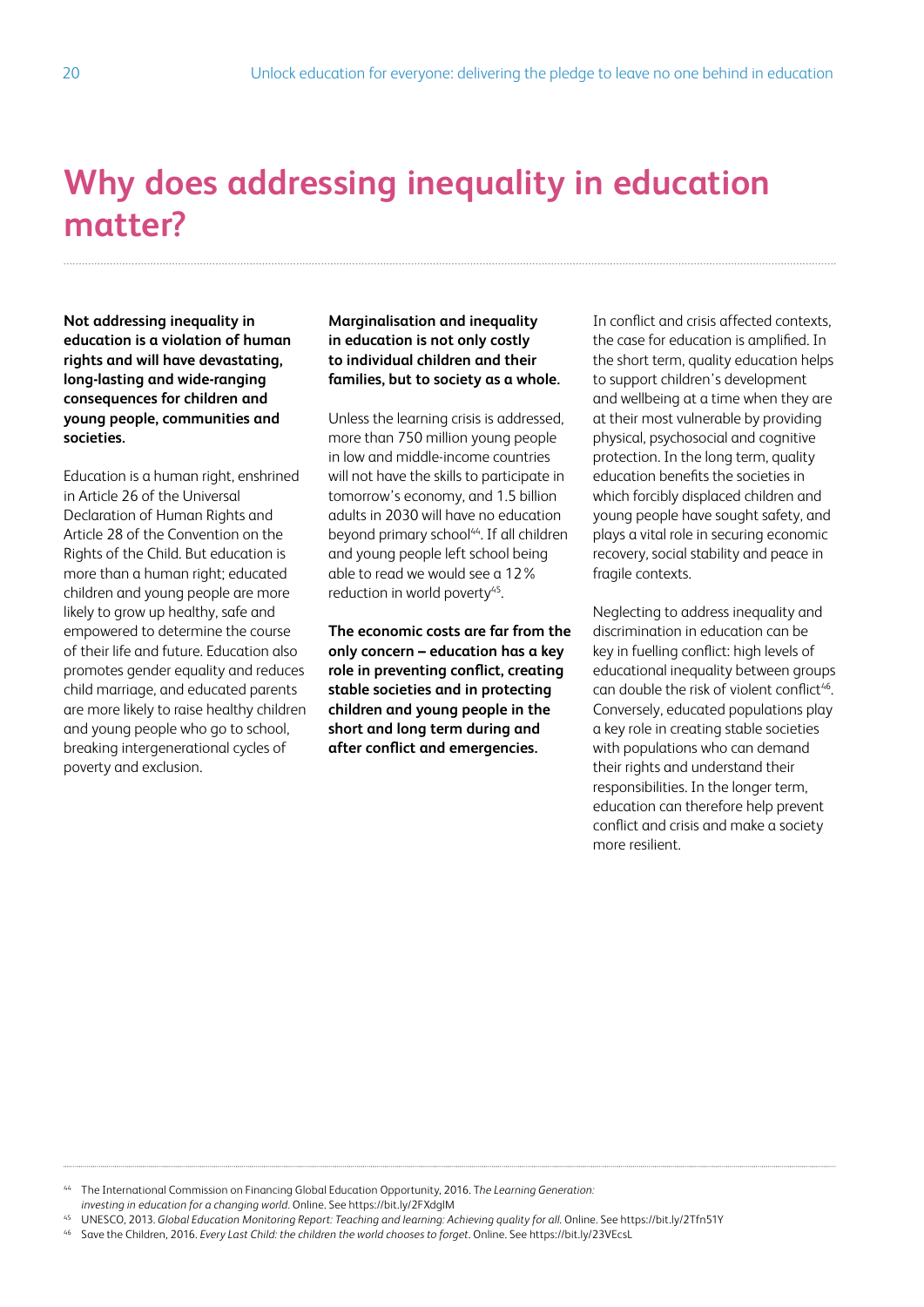**Nur\*, 11, takes part in activities at Save the Children's Child Friendly Space, in a Rohingya refugee camp in Bangladesh. Nur\*, who has been deaf since birth, became separated from his parents after their village was attacked in Myanmar. Education has a key role in preventing conflict and providing protection for children in the short and long term during emergencies. But children with disabilities often remain the most hidden and excluded of all those displaced, and therefore often cannot access quality learning environments.** 

**Credit: Jonathan Hyams / Save the Children**

Unlock education for everyone: delivering the pledge to leave no one behind in education 21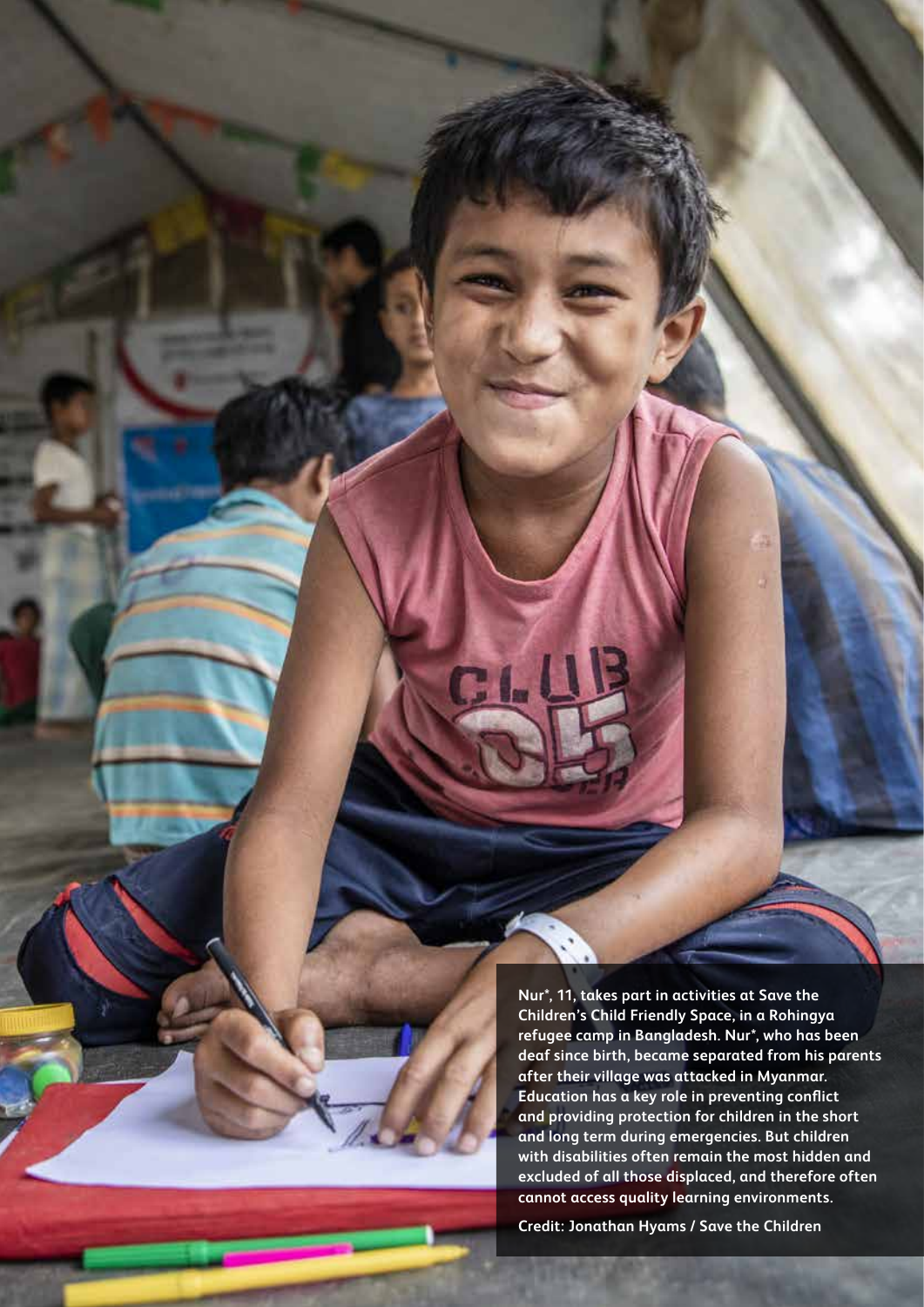## **The international response and the UK's contribution to unlocking education for everyone**

**Bold commitments have been made by world leaders to** *leave no child behind* **in education.** Sustainable Development Goal 4 commits world leaders to ensuring free, inclusive and quality education for all and to promoting lifelong learning. The goal includes specific targets on free, equitable, quality and safe education for all, as well as gender equality and inclusion in education and learning environments that are child, disability and gender sensitive.

### **The international community has made some headway towards the** *leave no one behind* **agenda**

**in education.** Recent global commitments demonstrate the political will to unlock education for some of the furthest behind groups of children and young people, including: the New York Declaration (2016), and the Global Compact on Refugees (2018) that includes commitments by stakeholders to include refugee children and young people into national education systems; the G7 Charlevoix Declaration on Quality Education for Girls, Adolescent Girls and Women in Developing Countries (2018); and inclusive education commitments generated during the Global Disability Summit (2018).

**However, as this report documents, the world is still way off track in unlocking education for all children and young people.** These global events and commitments illustrate positive momentum towards achieving free, safe, quality education for all, but real progress has been inadequate due to an inability to turn commitments into actionable plans at scale and a failure to address intersecting disadvantage effectively.

### **What is the UK's contribution to addressing inequality in education? Department for International Development (DFID) Education Policy 'Get Children Learning'**

In February 2018, DFID released its new education policy, *Get Children Learning* (GCL). The policy highlights three priority areas for the Department:

- 1. invest in good teaching,
- 2. back system reform which delivers results in the classroom, and
- 3. step up targeted support for the most marginalised: children and young people with disabilities, children affected by crises, and hardto-reach girls $47$ .

Where GCL engages most effectively with compounding factors of marginalisation is arguably in its approach to the hardest-to-reach girls. The Department commits to "maintain strong leadership" for "girls with disabilities and those affected by crises", as well as "poor rural girls, pregnant girls and those vulnerable to early marriage"<sup>48</sup>. The recognition that girls do not face barriers to education only because they are girls, but also due to other intersecting factors is critical to achieving education for the hardest-to-reach girls.

DFID should therefore continue and strengthen the efforts begun in GCL to address intersectional marginalisation across intersecting forces of disadvantage, and should ensure that this approach is streamlined through its country-level policies and all Departmental programmes.

However, GCL's inclusion of publicprivate partnerships (PPPs) that support low-fee private schools (LFPS)49 is problematic in relation to unlocking education for all. The ability of LFPS and PPPs to truly deliver on equity is contentious, as recognised in 2017 by the International Development Committee in its report DFID's work on education: Leaving no one behind?50.

<sup>47</sup> Department for International Development, 2018. *DFID Education Policy: Get Children Learning.* 

service.gov.uk/government/uploads/system/uploads/attachment\_data/file/685536/DFID-Education-Policy-2018a.pdf.<br><sup>48</sup> Ibid.<br><sup>49</sup> Ibid.

<sup>50</sup> House of Commons International Development Committee, 2017. *DFID's work on education: Leaving no one behind?* Online. See https://bit.ly/2E3bXgz.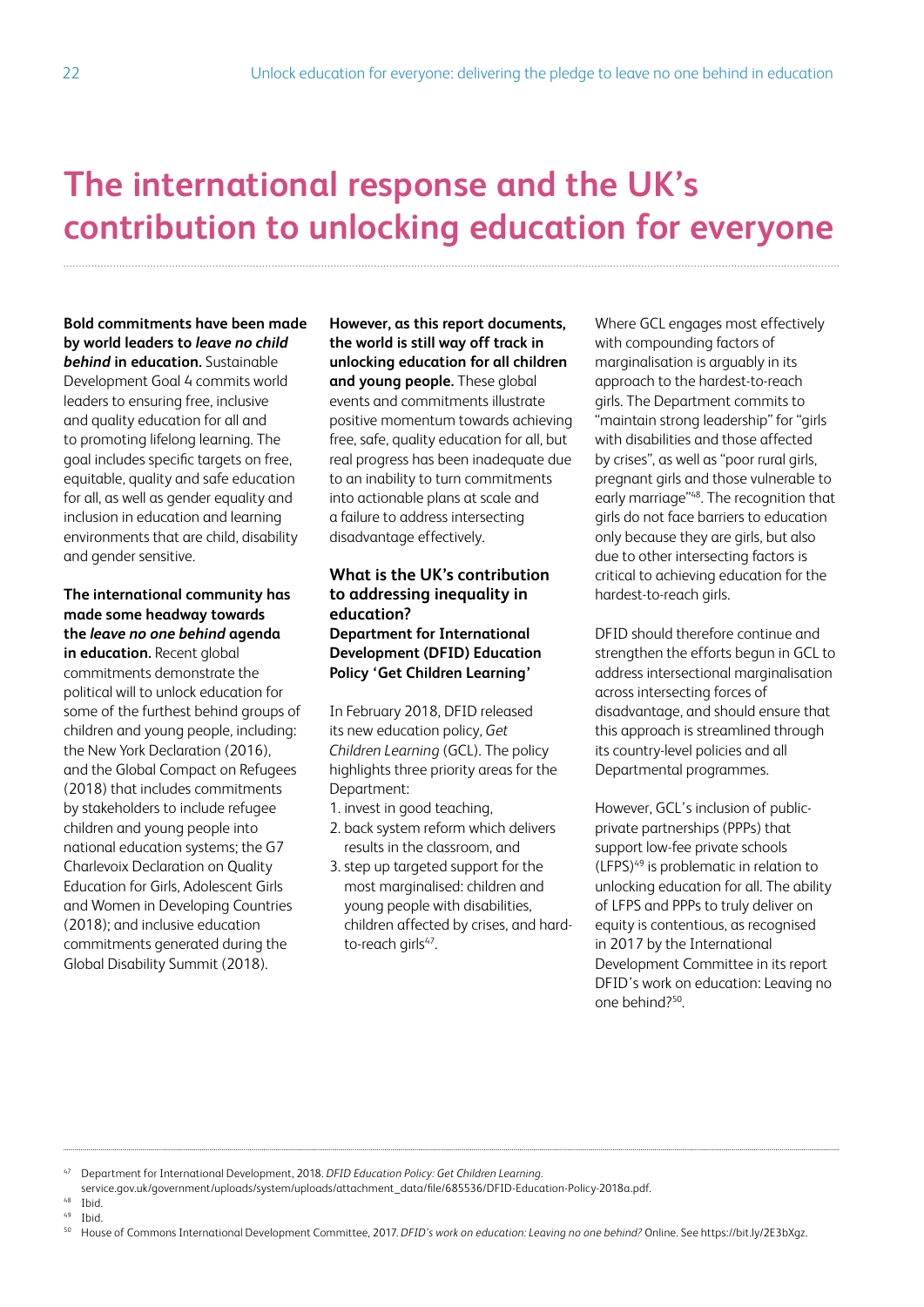While LFPS within PPP models claim to reach the the most marginalised and disadvantaged children and young people and provide a quality education at an affordable price, this has not been proven in the research. For example, a 2018 review of the Punjab Education Foundation's PPP initiative found that "very few children and young people in the PPP schools were previously out-of-school", "very few children and young people with disabilities were accessing the schools in the sample", and "non-fee expenditures are a significant financial barrier to access for the poorest children and young people"51.

#### **Girls' Education**

The UK has long been a global leader on girls' education. Since 2012, its Girls' Education Challenge programme has been enabling girls to access a quality education. Throughout the last year, the UK Government has extended these efforts beyond its development work and into diplomacy through its cross-Government campaign to ensure all girls receive 12 years of quality education.

#### *Girls' Education Challenge*

The Girls' Education Challenge (GEC) was launched by the UK in 2012 as a 12-year commitment to improve

learning opportunities and outcomes for the girls around the world. The GEC operates in 15 countries, including several fragile and conflict-affected states and investments have so far reached 2.25 million girls. The GEC also aims to fill global evidence gaps regarding factors that hinder the learning of disadvantaged girls.

However, as the GEC is intended to reach the poorest and most marginalised girls with education, it can do more to address intersecting forces of disadvantage to make progress for the hardest to reach girls. Historically, for example, the GEC has not achieved impact for girls with disabilities at scale, though this is starting to improve.

#### *Leave No Girl Behind* **campaign**

In 2018, the UK Government showed further leadership through the establishment of its cross-Government Leave No Girl Behind campaign. The campaign has sought to complement DFID's investments in girls' education by raising the importance of the issue through the diplomatic work of the Foreign and Commonwealth Office.

So far, it has led or contributed to the success of several important multilateral commitments that have

placed girls' education at the top of the global agenda. For example:

- **•** The Commonwealth Heads of Government Communique
- **•** G7 Charlevoix Declaration on Quality Education for Girls, Adolescent Girls and Women in Developing Countries
- **•** Statement at the 38th Session of the United Nations Human Rights Council
- **•** High-Level Side Event in the margins of the 73rd Session of the United Nations General Assembly

The campaign has established the Platform for Girls' Education. The body is made up of influential global figures and aims to help secure 12 years of quality education for girls across the world. The Platform, which is cochaired by the Foreign Secretary of the United Kingdom and the Kenyan Education Minister, will work together during the UK's 2018–2020 term as Chair-in-Office of the Commonwealth. It will present a report before the next meeting of Commonwealth Heads of Government to be hosted by Rwanda in 2020, showing progress made and what will need to be done to meet the 2030 goal.

<sup>51</sup> Afridi, M., 2018. *Equity and Quality in an Education Public-Private Partnership: A Study of the World Bank-supported PPP in Punjab, Pakistan*. Online. See https://bit.ly/2WjFxIP.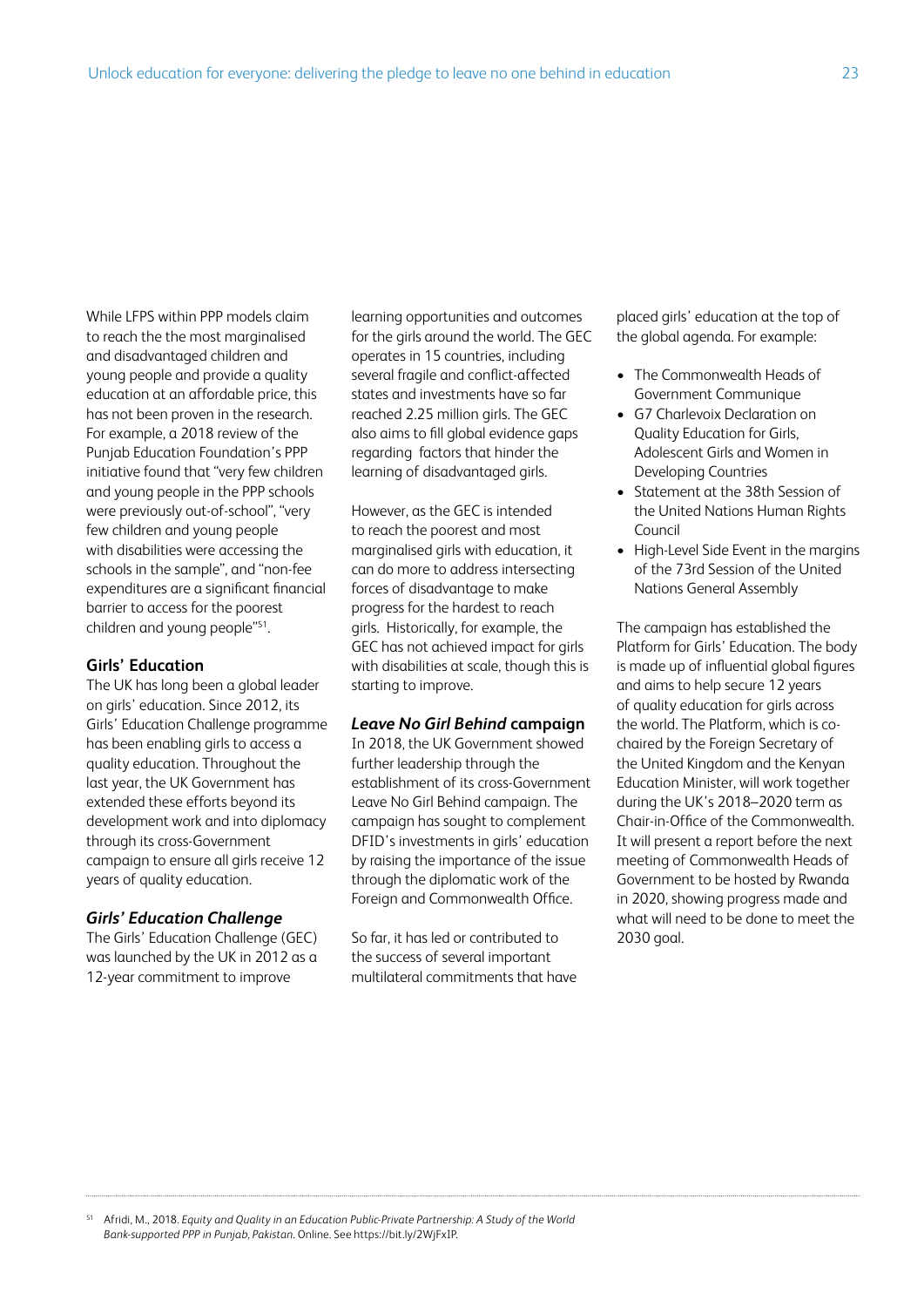## **EQUITY BASED STEPPING STONE TARGETS**

Equity-based stepping stone targets are intermediate targets set at regular intervals between now and 2030 (either 2022, or 2020 & 2025) that plot a trajectory for reaching SDG4. At the national level these can be broken down to show the different trajectories needed by particular groups

### **Brief Guide to Setting EBSST**

**Step 1.** Use household survey or other disaggregated data to identify the furthest behind groups, including by age, gender, urban/ rural, economic groups, ethnicity, caste and regions. Data should be nationally representative and include at least two different points in time.

**Step 2.** Calculate the rate of progress achieved so far by these groups, and the rate of progress that they will need to achieve to meet SDG4 target.

**Step 3.** Set stepping stone targets at interim dates to monitor whether the furthest behind groups are on track to meet the target. Ideally, progress should be monitored on an annual basis but, where this is not possible, two stepping stone targets could be set

#### **Which groups should EBSST be set for?**

Stepping stone targets should be set for the furthest behind groups that have been identified through an open and participatory LNOB assessment process. Criteria for selecting particular groups for stepping stone targets might include:

- **•** Where inequalities between the most advanced and furthest behind groups are largest.
- **•** Where most groups are clustered near the national average, but one or more groups lag notably behind.
- **•** Where particular disadvantaged groups contain a large population.
- **•** Where groups have seen very little progress over time, meaning gaps are likely to widen.

### **Data Challenges**

Setting EBSST requires countries to have sufficiently robust disaggregated data that are comparable over time. Even for countries that have regular household surveys, the number of ethnic groups included or regional boundaries can change over time. Where there are lots of regional or ethnic groups covered by the survey, sample sizes may be too small to draw statistically significant conclusions. Data for some groups are often lacking entirely. Such data issues should be considered in advance of setting the stepping stone targets, and addressed systematically.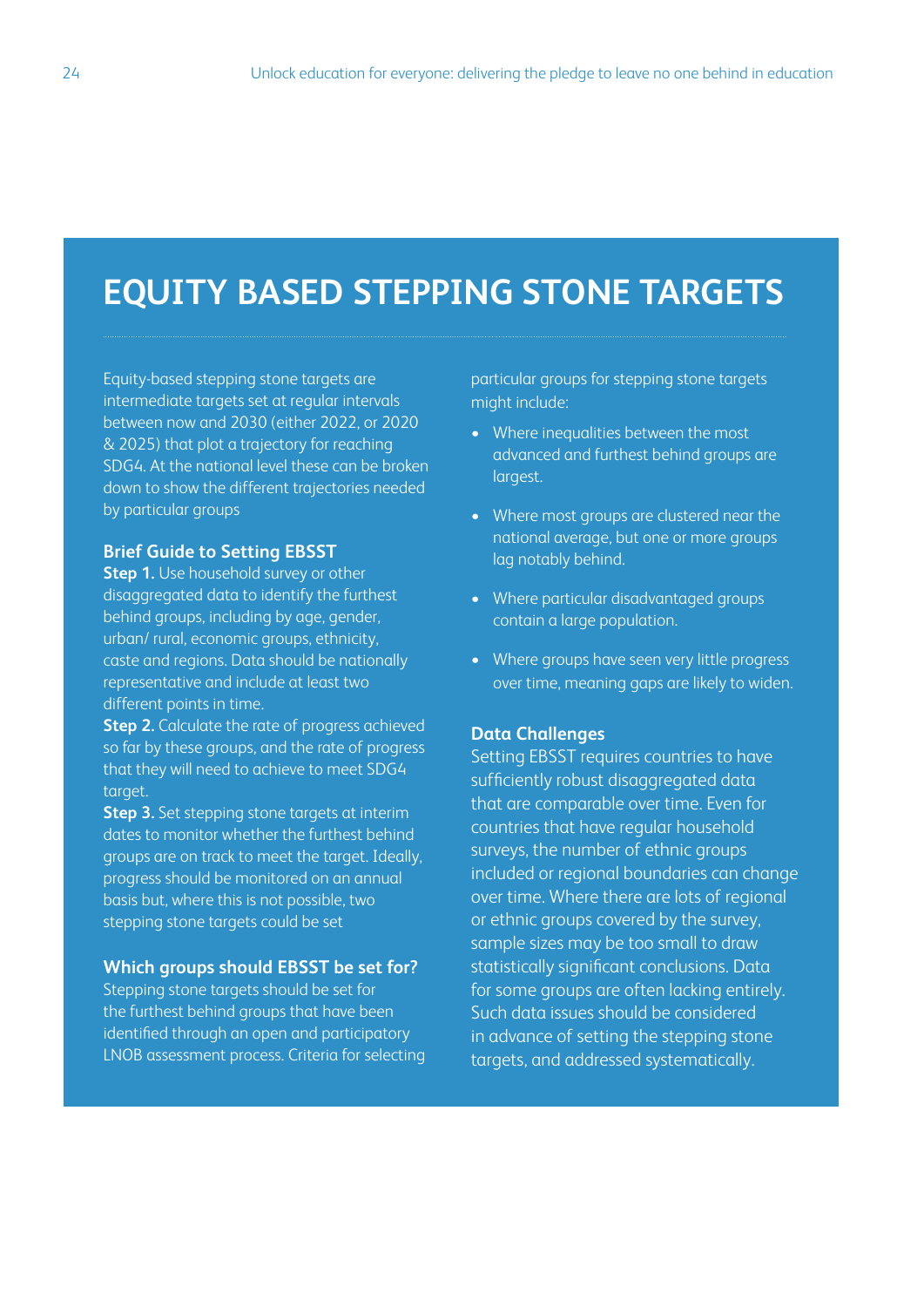### **Inclusive Education Initiative and education commitments at the Global Disability Summit**

DFID's new Disability Strategy, published in December 2018, has inclusive education as one of four priority areas and commits DFID to ensuring that all of its education programmes are disability inclusive by 2023. It sets out that DFID will work to ensure that all children with disabilities, including those who are currently out of school, can access an education that enables them to learn and thrive. It commits to scaling up DFID's work on disability inclusive education and supporting countries to deliver comprehensive, equitable interventions.

For DFID's ambition on inclusive education to become a reality, the ambitious statements around inclusive education set out in DFID's Disability Strategy must now be put into practice. This must go beyond ensuring that a proportion of children and young people reached in a programme have disabilities and ensure that systems are being designed in a way that promotes inclusive and equitable education.

The Global Disability Summit, hosted by the UK Government, in July 2018 was an opportunity for governments and other development actors to come together and make clear commitments to disability inclusion. The Summit generated a number of commitments on inclusive education including from UNICEF, which will support an additional 30 million children and young people with disabilities to gain a high quality education.

For DFID, the Summit was a public commitment to inclusive education, building upon its commitments set out in GCL. At the Summit, DFID announced that it will set up, fund and lead the new Inclusive Education Initiative (IEI), which is hugely welcomed. The IEI will be hosted by the World Bank, and will collaborate and partner with stakeholders such as UNICEF, the Global Partnership for Education (GPE), civil society, and academia. It should also work with Education International and in-country education unions.

This new multi-donor partnership will "pool expertise to support developing countries to realise the promise of truly inclusive schools, teaching and learning. It will support countries to collect data, integrate disability into education sector plans, build capacity to rollout reforms and train teachers".

DFID's financial commitment to the IEI must be in line with its stated ambition on disability, and be sufficient to catalyse the progress that is needed to this hugely under resourced area. DFID must take steps to expand the number of donors involved and broaden the funding base for the initiative. It is also crucial to ensure that the most marginalised children and young people are not left behind in this initiative, and that even the hardest to reach children and young people can benefit. For example, if disability inclusion is truly incorporated into education sector plans, which is one of the target areas of the initiative, we have to ensure that this takes account of children and young people with all types of impairments, including complex needs,

and those who experience multiple forms of discrimination.

### **The UK's financial support for unlocking education for all**

As noted in this report, underinvestment in education is a key barrier to realising SDG4 for all children and young people. We urgently need more, and more equitable, financing for education. The UK has the opportunity to shape the financing agenda for education for all given its standing as one of the largest donors to global education and its relationship with key global funds.

### *Global Partnership for Education (GPE)*

GPE – the world's only multilateral organisation dedicated solely to strengthening education in poor countries – is a key part of the education financing architecture and critical to achieving SDG4. One of the most significant aspects of GPE's funding model for equity is its use of a variable component in its grants: the disbursement of the final 30% of a GPE grant to a developing country partner is contingent on demonstrable progress against indicators in three categories: efficiency, learning outcomes and, crucially for the leave no one behind agenda, equity.

The UK's support of GPE, therefore, is hugely important and valued. The UK is not only a key donor to the GPE, but has also utilised DFID's standards on transparency and accountability to push for reforms in the Partnership that have resulted in improved results and more coherent monitoring and evaluation strategies.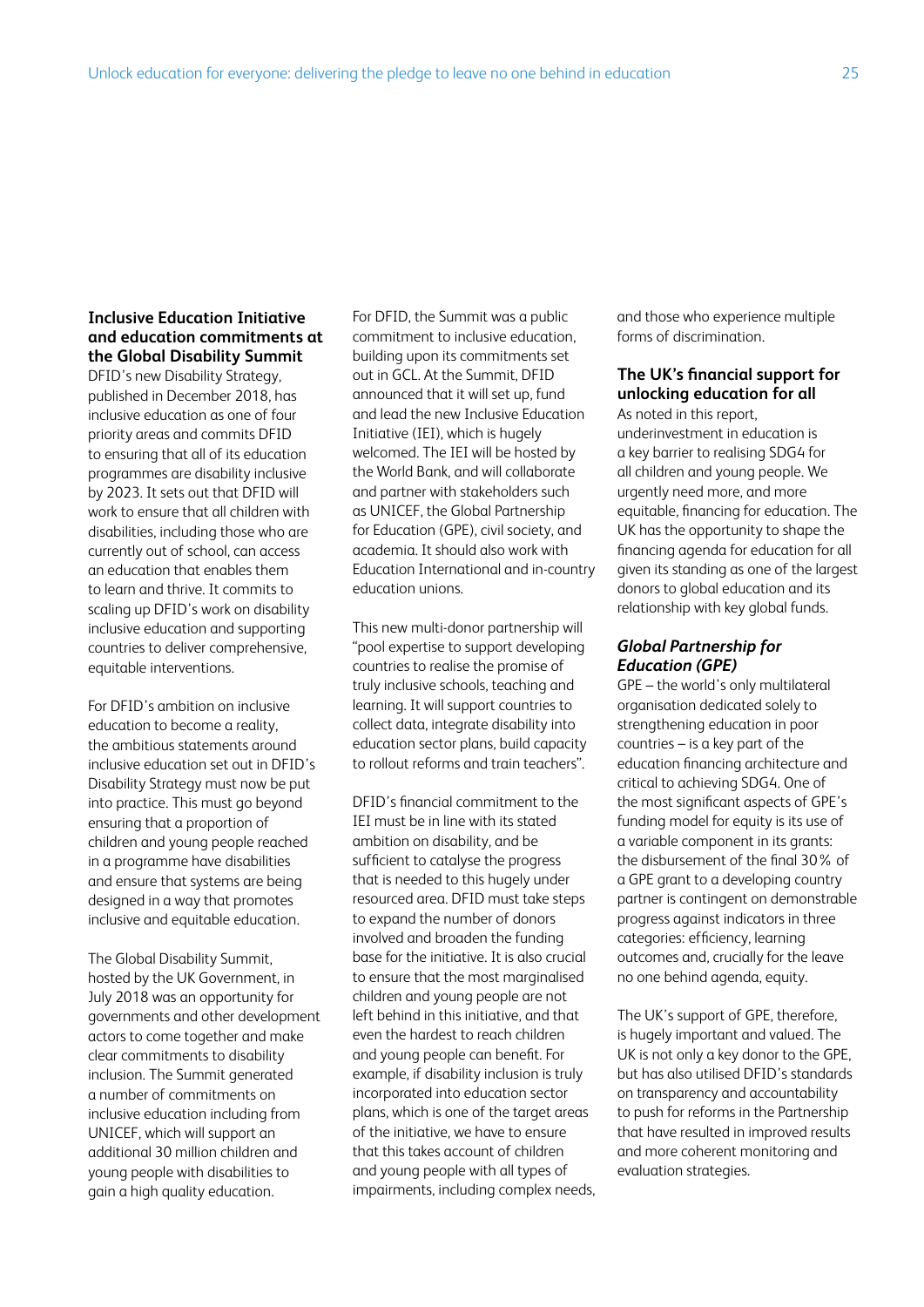**UK aid supports Sammy, ten, to read with his friends at a reading club in Gicumbi district, Rwanda. Without intervention, 387 million children of primary school age will not achieve minimum proficiency levels in reading, two-thirds of whom - 262 million - are in school. Sammy's reading club is a part of the Advancing the Right to Read (ARR) programme. It is a multi-dimensional programme focused on improving literacy and early childhood development, and is in part funded by DfID and delivered with local partners and the Rwandan government.** 

26 Unlock education for everyone: delivering the pledge to leave no one behind in education

**Credit: Jonathan Hyams / Save the Children**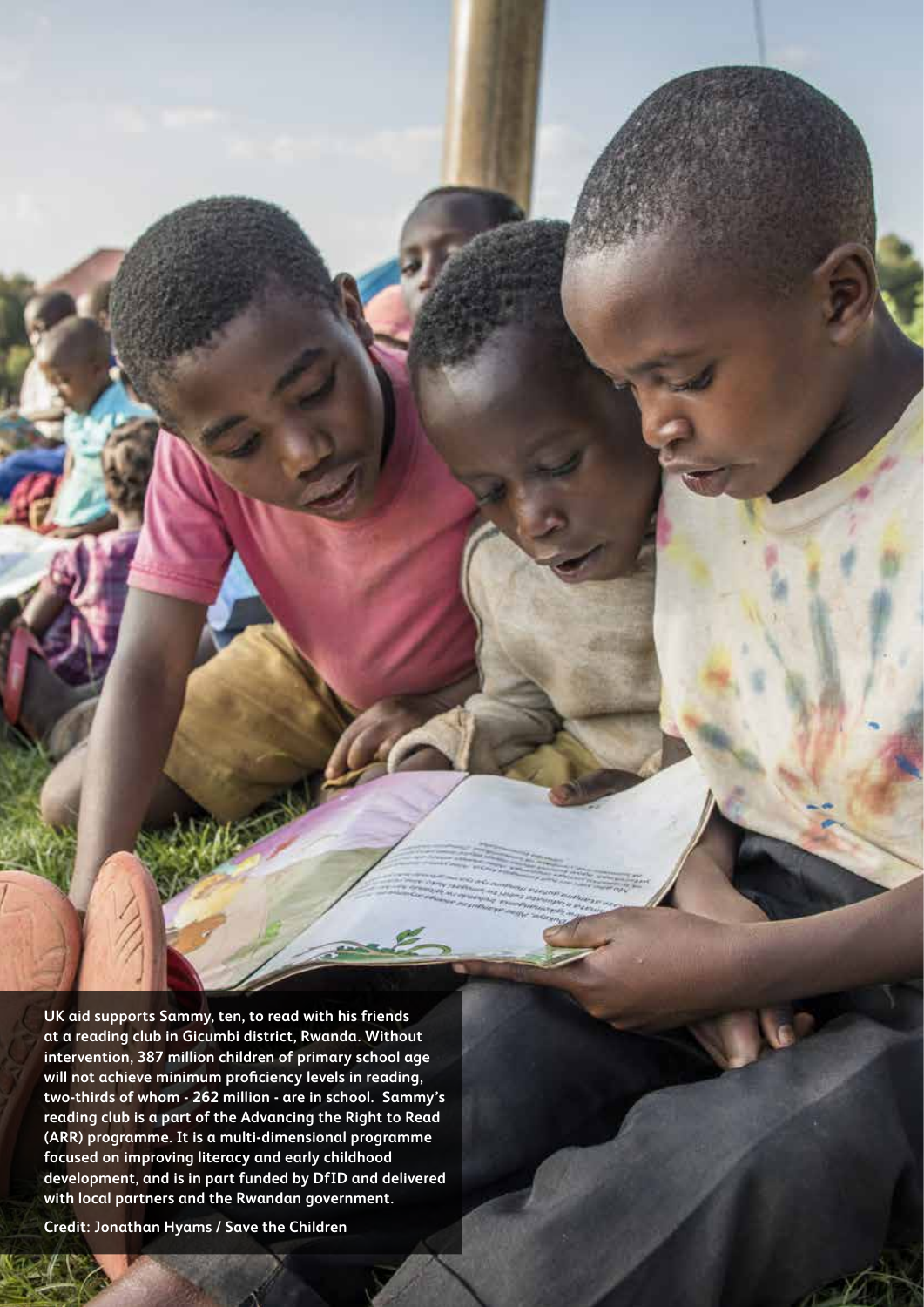However, the UK can do more. While the UK maintained its position as the largest bilateral donor to GPE with a pledge of £225 million during the fund's last replenishment in February 2018, an almost 50% increase in comparison to the current annual contribution, this commitment fell short of the ambition necessary to tackle the growing crisis in education and the ask from civil society of approximately £360 million.

Furthermore, given the UK's historic success in securing positive reform in GPE's model, the UK is well placed to advance further reform and improvement within the partnership to unlock education for all children and young people. In particular, the UK could champion **Equity Based Stepping Stones Targets (EBSST)** as a methodology that GPE's developing country partners (DCPs) should use to develop their targets on equity. Too often, DCP's targets on equity are not effective enough at incentivising action for the furthest behind children and young people due to inadequate analysis of inequality in the country's national education systems. Therefore, by requiring DCPs to use EBSST, and supporting DCPs to use this methodology effectively, GPE's variable tranche of the grant will be better placed to support national level progress on equity.

### *Education Cannot Wait (ECW)*

The UK was a key founding member of ECW, the world's first global fund dedicated to education in emergencies and protracted crises. ECW has reached more than 765,000 children

and youth with quality education – of which 364,000 are girls – in 19 crisisaffected countries since its start. The Fund is on track to reach over one million children and young people by the end of 2018.

The UK is one of the biggest donors to ECW and its continued support of the fund is crucial. The UK's current investment in ECW finishes in March 2019, and the UK is now reviewing its support of the fund and preparing its business case for the next investment period.

As this report notes, children and young people in emergencies and protracted crises are some of the furthest behind in education. The UK can therefore show action on the *leave no one behind* agenda in education by renewing and increasing its commitment to ECW, replenishing both the overall pooled fund and supporting the financing of country specific multi year resilience plans to ensure that ECW is reaching the most marginalised children.

#### *New Education Financing Mechanisms and Investments*

There are two new financing mechanisms proposed to join the education financing architecture: the International Financing Facility for Education (IFFEd) and the Education Outcomes Fund (EOF). The UK should define its position in relation to new funds and investment opportunities through the principle of progressive universalism, evaluating the impact on the furthest behind, and the understanding that free,

public education systems are the most effective way to advance equity.

A key way that the principle of progressive universalism can be acted upon is through ensuring that any new financing mechanisms adopted into the education financing architecture require Equity Based Stepping Stone Targets to be a core requirement in any investment case to apply for funding, accountability mechanisms in place to honour these targets and transparency that allows public scrutiny of funding and policy implementation.

Furthermore, with the growing trend of privatisation of education, it is important to ensure any new mechanisms in the financing architecture are free from commercial interests and do not support for-profit providers that come at a cost to the end user. These undermine the right to a free, quality, safe and inclusive education and do not help enable equitable education systems.

### *Pre-primary education*

DFID spend only 1.59% of their total basic education spend on early childhood education.52 As this report has argued, underinvestment in early childhood education is a key reason why inequality persists in education. Therefore, whilst DFID's research led approach on early years education is valid and valuable<sup>53</sup>. the UK must significantly increase its financial investment in quality, inclusive pre-primary education for all children and young people, including the most marginalised.

<sup>52</sup> Development Tracker. Online. See https://devtracker.dfid.gov.uk/sector/1/categories/112

<sup>53</sup> Department for International Development, 2018. *Get Children Learning*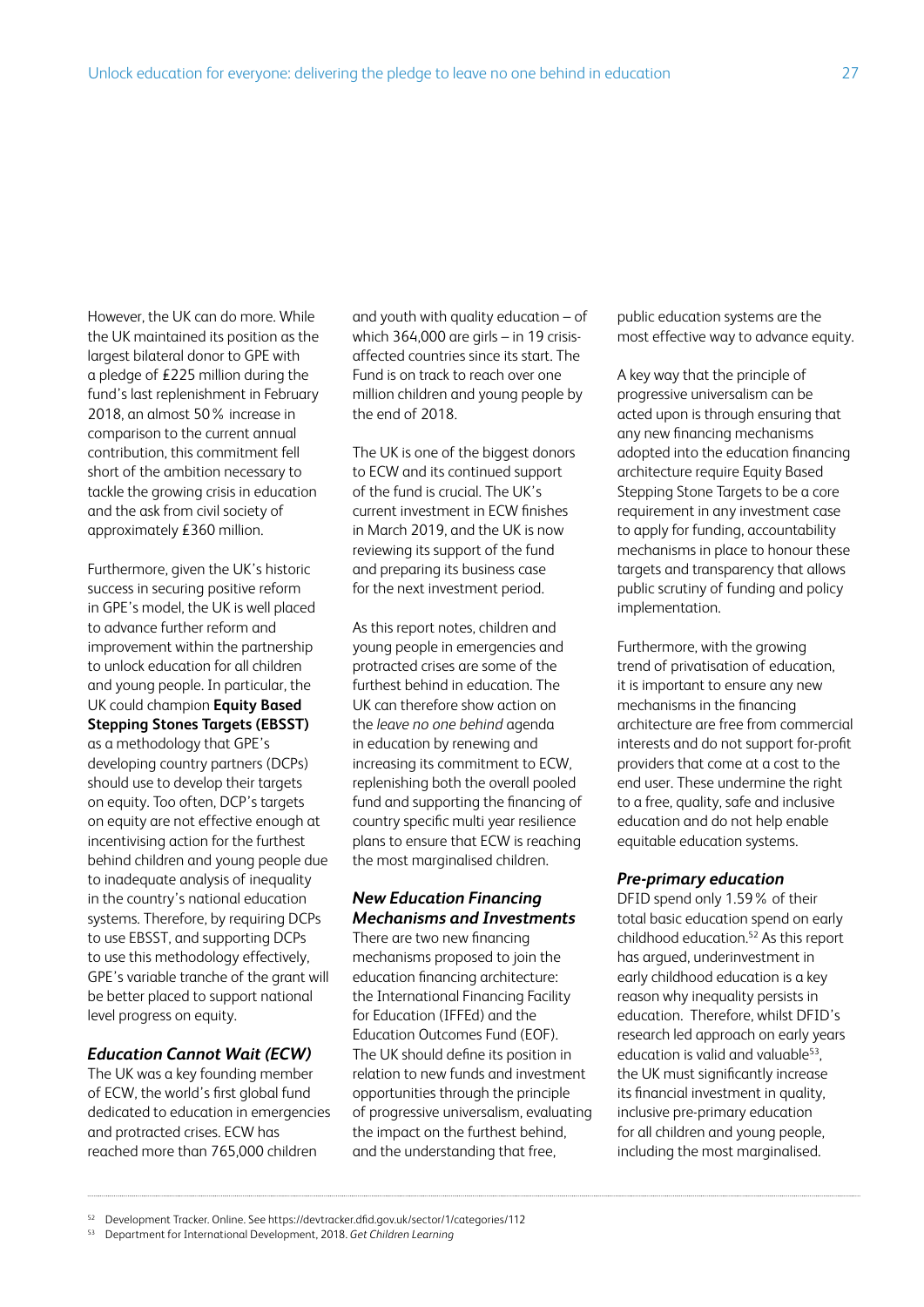### **Recommendations**

The UK Government is seen as a champion of global education on the world stage. At the start of 2019, the decade of delivery for the SDGs and with SDG4 under review at the HLPF, being a leader in global education will be defined by the ability to unlock education for those children who have been left behind by education systems around the world.

This year thousands of schools and young people across the UK will be creating paper keys depicting the inequality in education around the world. They will present these keys to their local MP to call on the UK Government to Unlock Education for Everyone. The Send My Friend to School coalition is calling on the UK Government to take the following measures.

**LEAD GLOBALLY:** The UK Government should reaffirm and champion the *leave no one behind*  pledge in education and lead its implementation. The UK should:

- **• Use international meetings and events,** including the G7, G20 and the HLPF, to press other governments and international organisations to take action to address intersecting inequalities in education.
- **• Engage and collaborate with disadvantaged and marginalised children and their families** at grass-roots level in determining global policy. This should include engaging with development partners and networks, including organisations that represent disabled people, and locally-based

community groups. It should also include engaging with teacher unions and teacher training organisations.

**• Ensure a strong focus on equity and on mapping intersecting inequalities in the newly launched DFID, Bill and Melinda Gates Foundation and World Bank partnership** that will develop tools governments can use to better monitor the quality of their education systems.

**WORK WITH COUNTRIES:** The UK Government should work with developing country partner governments and other key stakeholders **to support inclusive, gender and disability responsive education sector plans and budgets to ensure that no child is left behind.** The UK should:

- **• Promote the use of Equity Based Stepping Stone Targets methodology** to inform equitable education sector plans and the adoption of progressive funding formulae in national education budgets.
- **• Undertake a mapping exercise** assessing the extent to which DFID and FCO country level programmes address intersecting inequalities.
- **• Ensure that all UK-funded education programmes, including development and humanitarian programmes disaggregate data** by age, socioeconomic status, gender, immigration status, and disability. Where possible they should also be disaggregated by ethnicity and locality.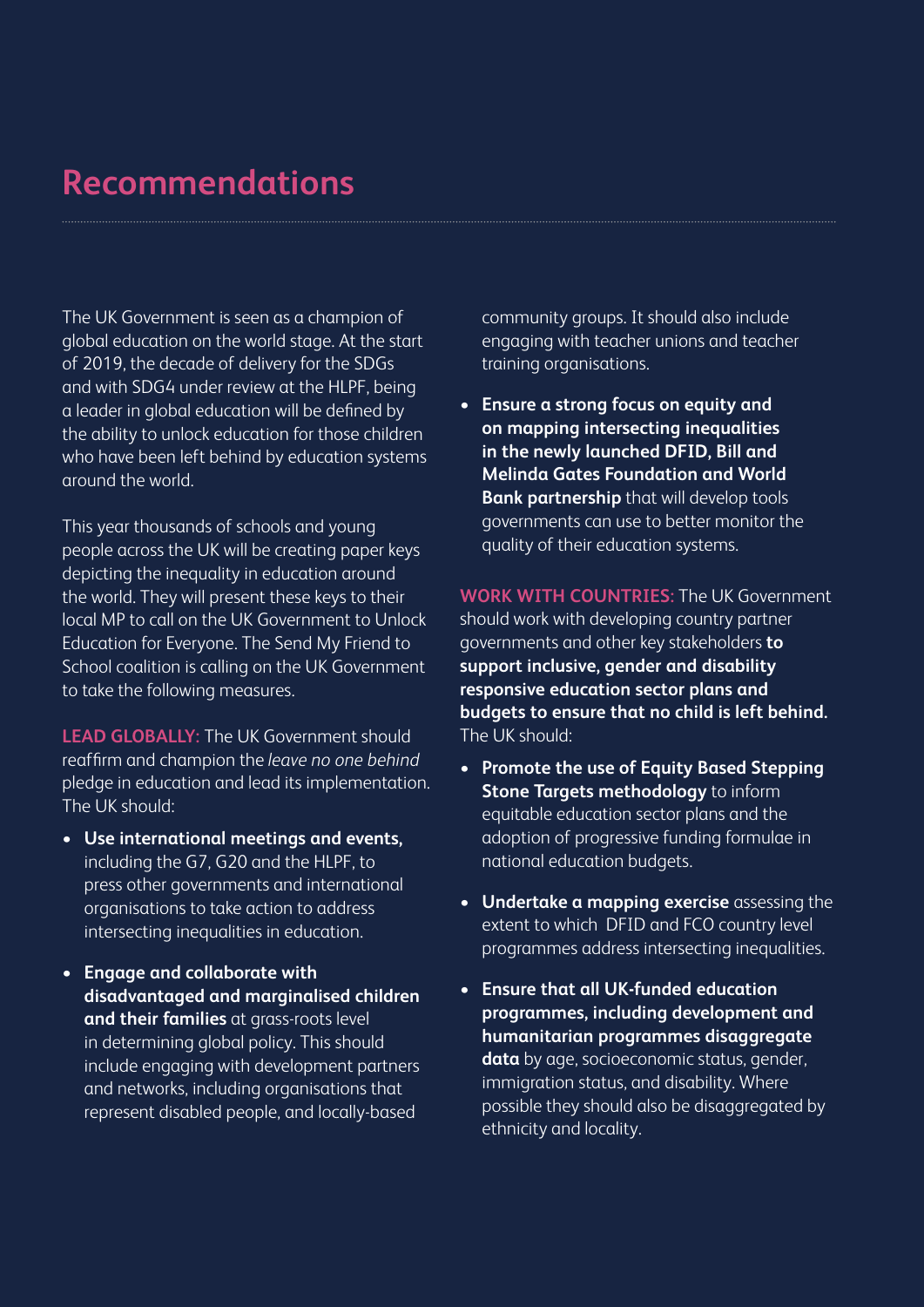- **• Build measures for evaluating the impact and effectiveness of programmes in addressing intersecting inequalities in all education programmes.** This should include specific measures to evaluate their impact in including and providing quality education to the furthest behind groups of children in their context.
- **• Promote the importance of holistic, cross-Government and cross-sectoral commitment and action to achieve SDG4,** particularly across ministries of education, finance, gender, health and child protection. This should also include working with civil society to capitalise on SDG17 (partnerships) to deliver SDG4.
- **• Ensure that all UK programmes, policies and projects are supportive of public education systems and do not support or promote for-profit providers.**

### **INVEST MORE AND INVEST EQUITABLY:**

DFID and FCO should commit to **progressive universalism and allocation by need and impact** (prioritising the progress of the furthest behind children) when making educationfinancing decisions. The UK should:

**•** Renew and increase (ensuring any increase is additional and not at the expense of other Official Development Assistance to education or other public services) the UK's commitment to **Education Cannot Wait** in 2019.

- **•** Support the **Inclusive Education Initiative** and advocate for additional donors to support the initiative.
- **•** Support the **Global Partnership for Education** financially and through critical engagement with its governance and operations, and champion the use of **Equity Based Stepping Stone Targets methodology** in GPE's work with developing country partners when determining indicators for equity.
- **• Encourage new mechanisms** in the education financing architecture to deliver on the *leave no one behind* pledge in education, including through adopting Equity Based Stepping Stone Targets.
- **•** Accelerate progress for hard-to-reach adolescent girls **through continued support for the Girls' Education Challenge (GEC), and by strengthening the GEC's** approach to addressing intersecting inequalities.
- **•** Increase investment in **pre-primary** education.
- **•** Ensure Official Development Assistance to **education leverages and deepens domestic financing** commitments.
- **• Ensure Official Development Assistance to education is free from commercial interests,** does not support for profit providers, and ensures education is free and universally available at the point of use.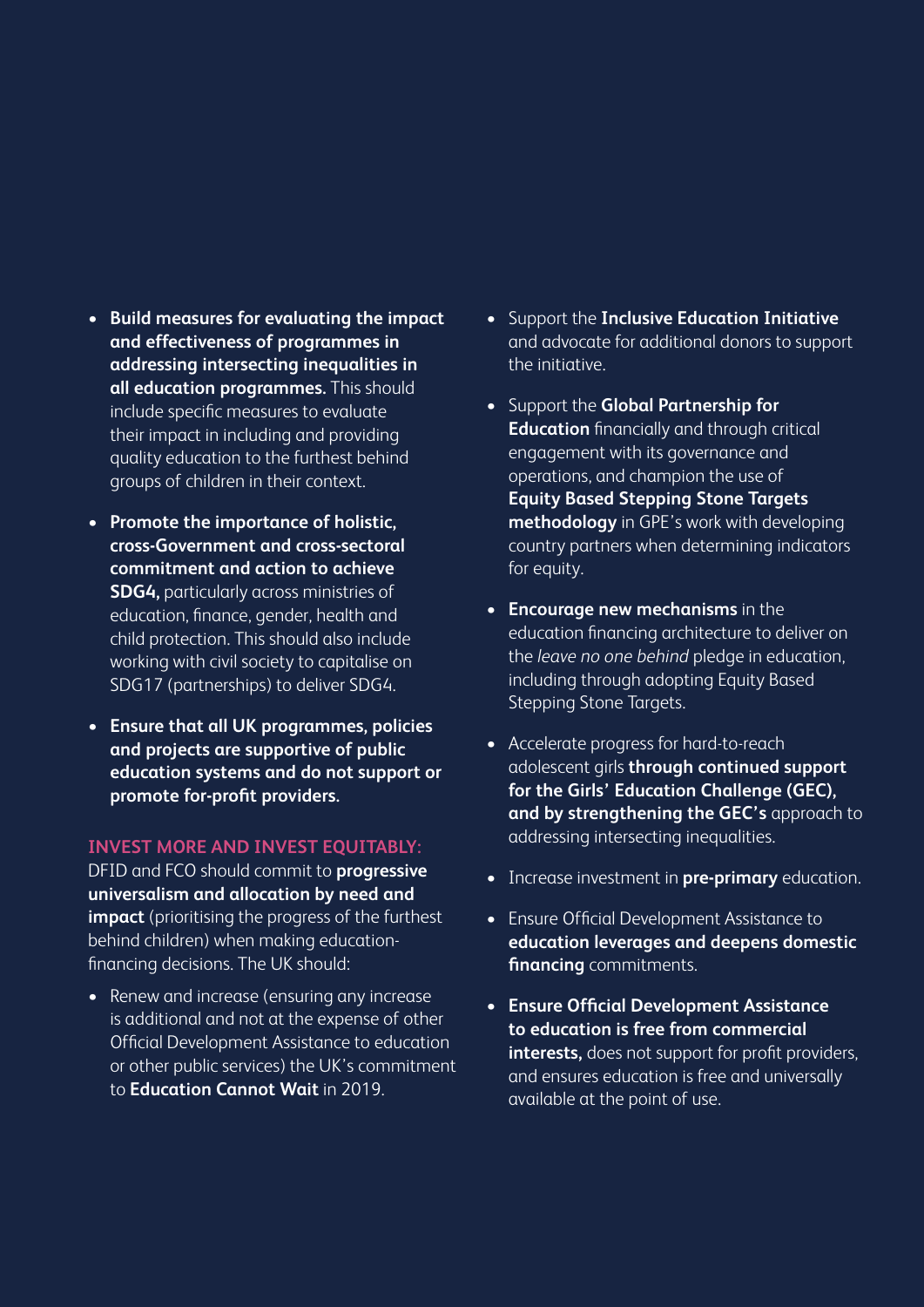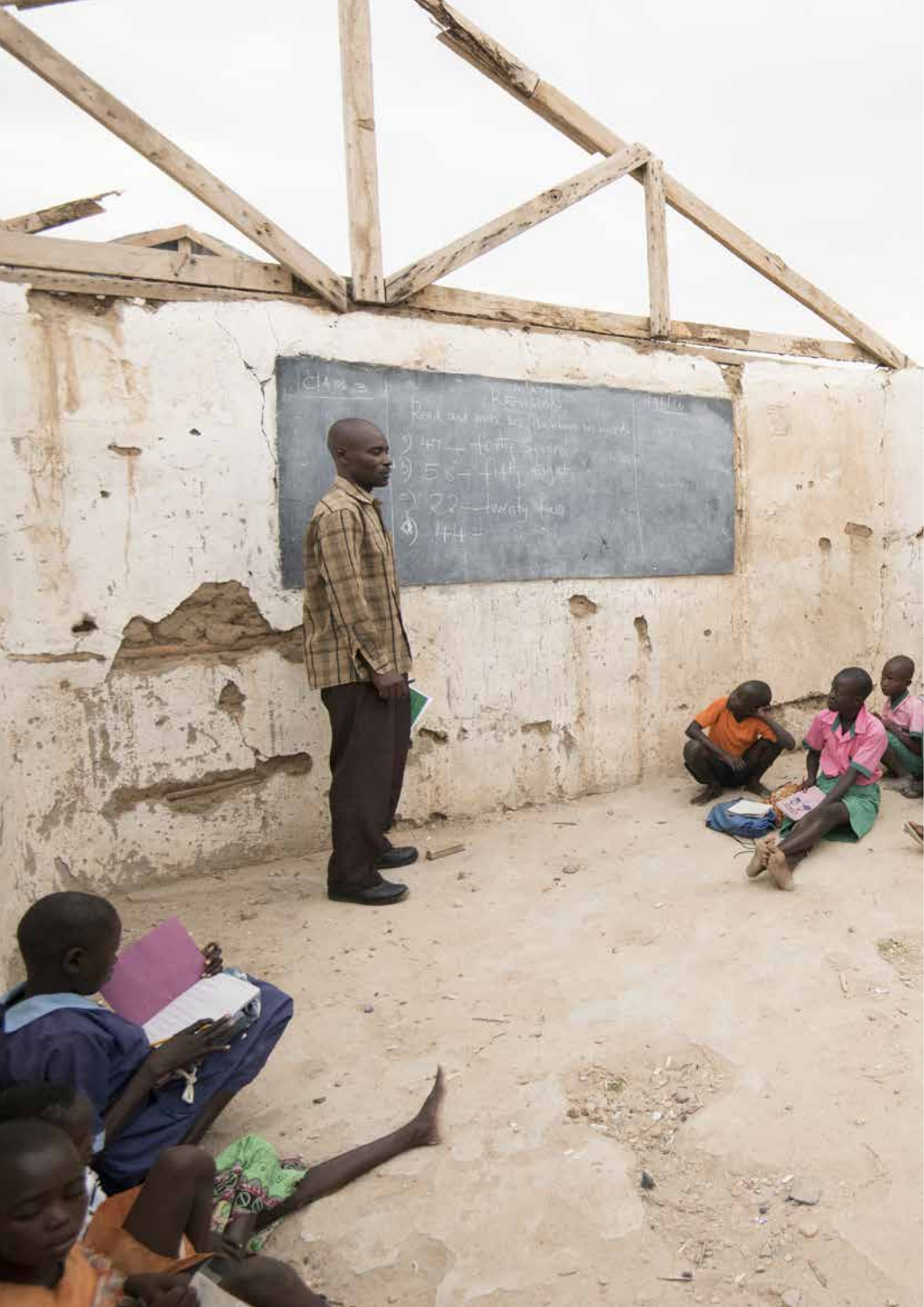**Irine\* attends school in her village in Northwestern Kenya. Irine is a ten year old girl from the Turkana ethnic community; Turkana are traditionally pastoralists but her father has decided to stay in one place so that his children can access school. The nomadic lifestyle often makes it difficult for Turkana children to regularly attend school, and when they do they access education they are often taught in a language they don't understand and a curriculum that is not sensitive to their local context and lifestyle. Credit: Allan Gichigi / Save the Children**